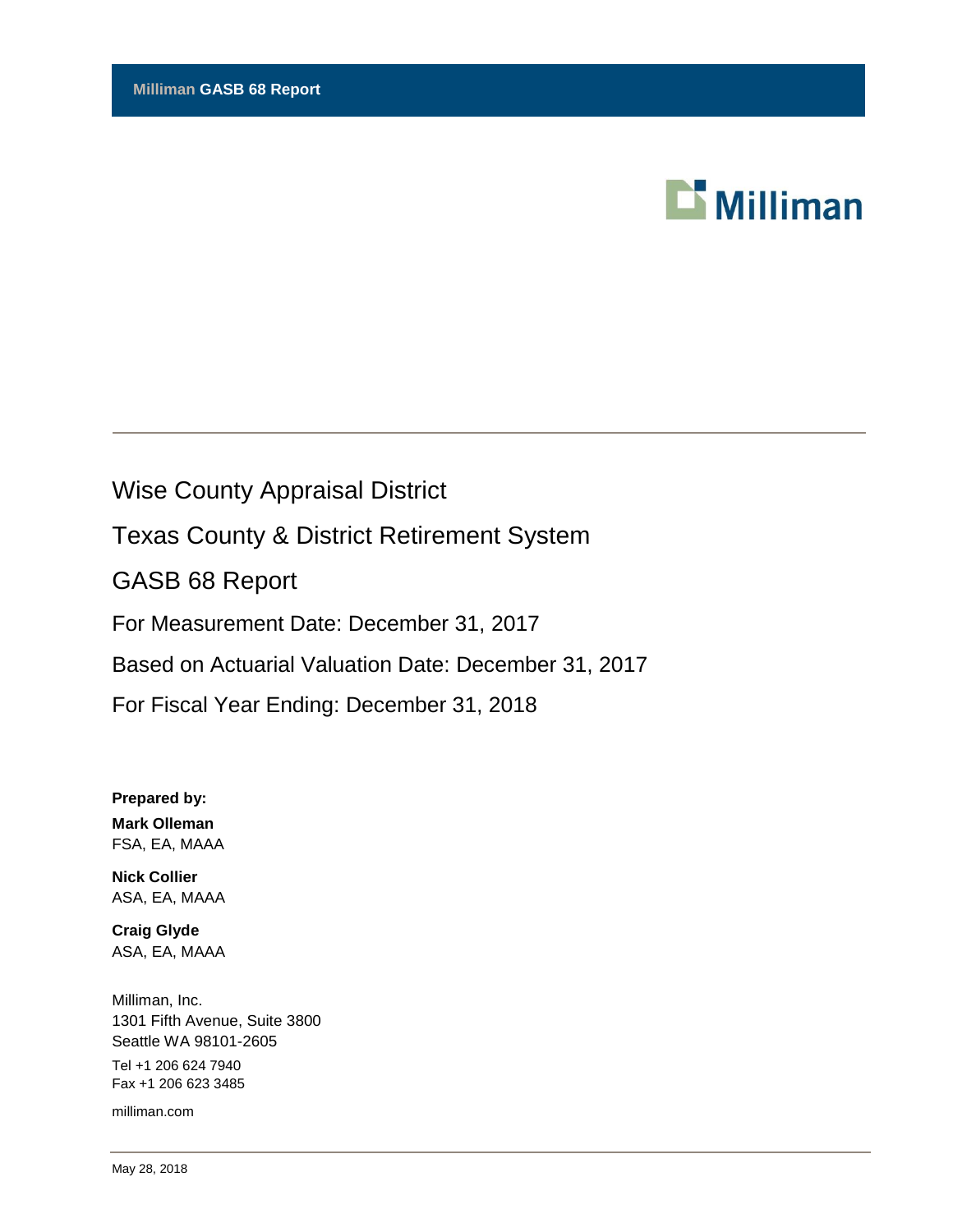# **Table of Contents**

| Appendix E—Summary of TCDRS Funding Policy in Effect for the Dec. 31, 2017 Actuarial Valuation  24 |  |
|----------------------------------------------------------------------------------------------------|--|
|                                                                                                    |  |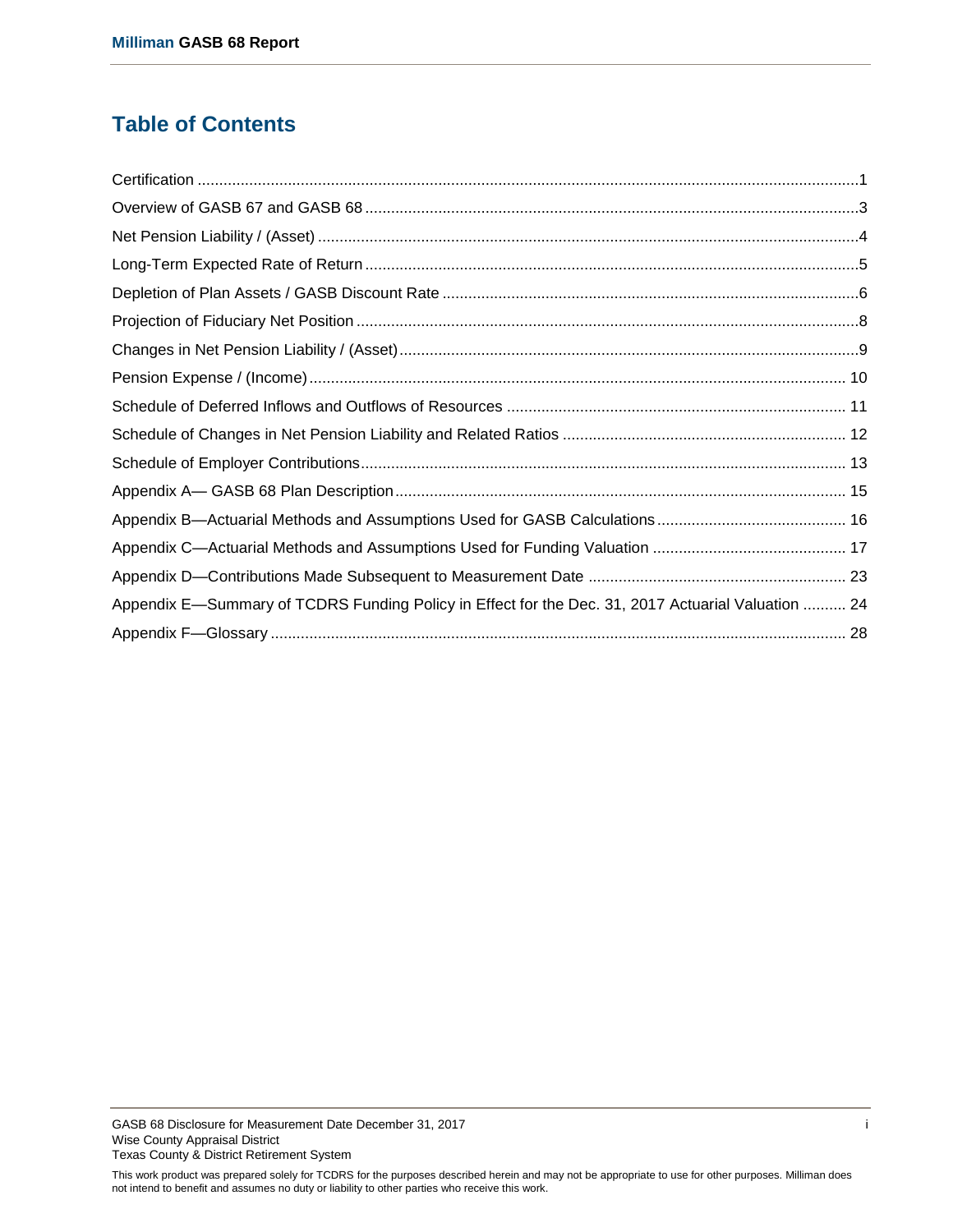### **Certification**

<span id="page-2-0"></span>Actuarial computations presented in this report under Statement No. 68 of the Governmental Accounting Standards Board are for purposes of assisting the plan sponsor in fulfilling their financial accounting requirements. No attempt is being made to offer any accounting opinion or advice. This report is for fiscal years ending between January 31, 2018 and December 31, 2018. The reporting date for determining plan assets and obligations is December 31, 2017. The calculations enclosed in this report have been made on a basis consistent with our understanding of the plan provisions. Determinations for purposes other than meeting financial reporting requirements may be significantly different than the results contained in this report. Accordingly, additional determinations may be needed for other purposes, such as judging benefit security or meeting employer funding requirements.

In preparing this report, we relied, without audit, on information as of December 31, 2017 furnished by the Texas County & District Retirement System (TCDRS). This information includes, but is not limited to, statutory provisions (as of January 1, 2018), member census data, and financial information.

We performed a limited review of the census and financial information used directly in our analysis and have found them to be reasonably consistent and comparable with information used for other purposes. The valuation results depend on the integrity of this information. If any of this information is inaccurate or incomplete, our results may be different and our calculations may need to be revised.

This report is only an estimate of the Plan's financial condition as of a single date. It can neither predict the Plan's future condition nor guarantee future financial soundness. All costs, liabilities, rates of interest, and other factors for the Plan have been determined on the basis of actuarial assumptions and methods which are individually reasonable (taking into account the experience of the Plan and reasonable expectations); and which in combination, offer a reasonable estimate of anticipated experience affecting the Plan.

Future actuarial measurements may differ significantly from the current measurements presented in this report due to factors such as, but not limited to, the following: plan experience differing from that anticipated by the economic or demographic assumptions; changes in economic or demographic assumptions; increases or decreases expected as part of the natural operation of the methodology used for these measurements (such as the end of an amortization period or additional cost or contribution requirements based on the plan's funded status); and changes in plan provisions or applicable law. Due to the limited scope of the actuarial assignment, we did not perform an analysis of the potential range of such future measurements.

Milliman's work was prepared solely for TCDRS in TCDRS' capacity as plan administrator of the system. To the extent that Milliman's work is not subject to disclosure under applicable public records laws, Milliman's work may not be provided to third parties without Milliman's prior written consent; provided, however, we understand that in performing its duties as plan administrator, TCDRS intends to distribute the report to its participating employers and to the independent auditors of its participating employers. In addition, TCDRS may be required to release a copy of the report, if a valid request is filed pursuant to the Texas Public Information Act.

Milliman does not have a legal contract with parties other than TCDRS. The distribution of Milliman's report by TCDRS to participating employers and their auditors does not create or imply any legal duty between Milliman and the participating employers or their auditors. Milliman does not intend to benefit or create a legal duty to any recipient of its work product other than TCDRS. Milliman does not authorize the inclusion of Milliman's name or reports in any offering, memorandum, prospectus, securities filing, or solicitation of investment. Any third-party recipient should engage qualified professionals for advice appropriate to its own specific needs.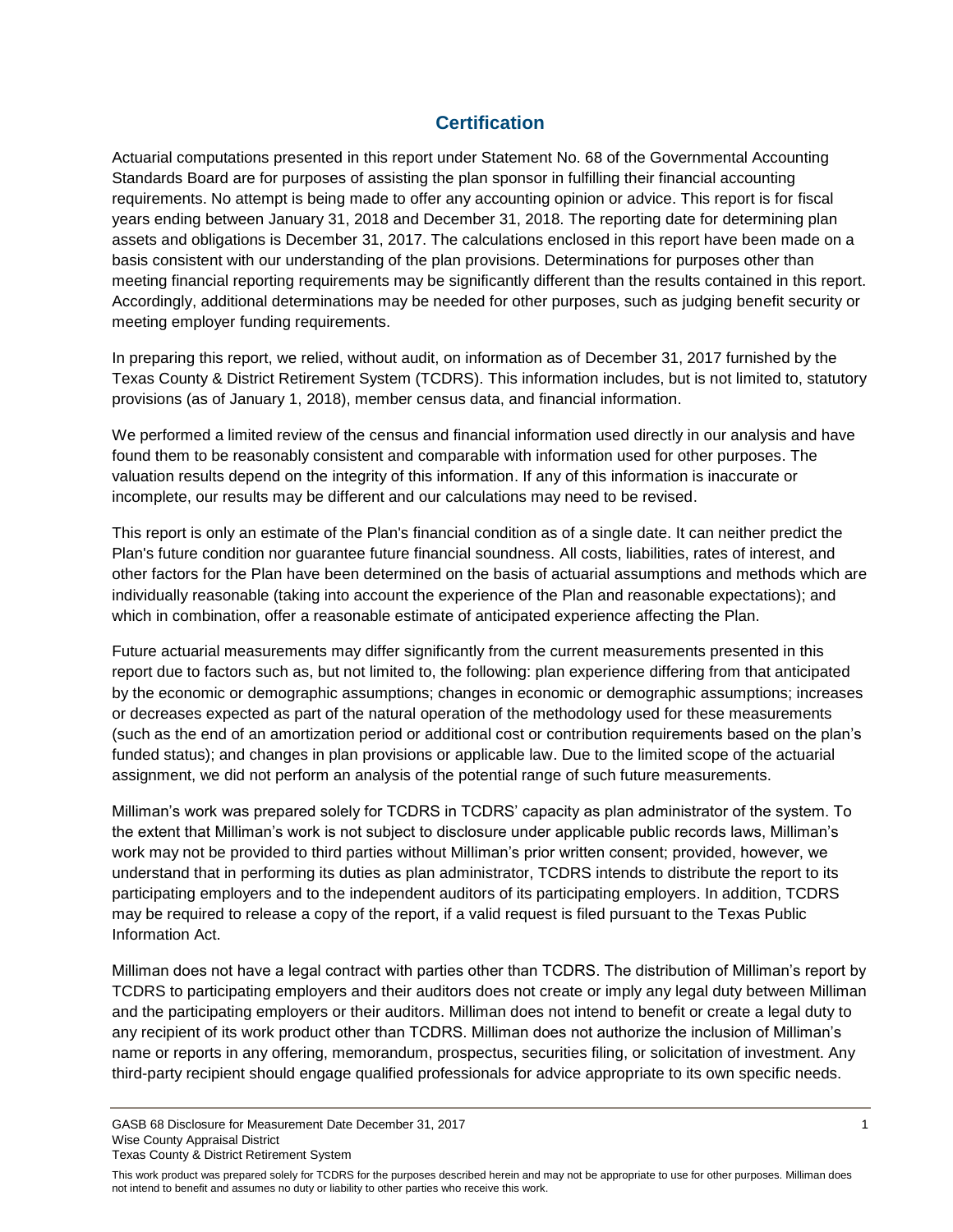The consultants who worked on this assignment are pension actuaries. Milliman's advice is not intended to be a substitute for qualified legal or accounting counsel.

The signing actuaries are independent of the plan sponsor. We are not aware of any relationship that would impair the objectivity of our work.

On the basis of the foregoing, we hereby certify that, to the best of our knowledge and belief, this report is complete and has been prepared in accordance with generally recognized accepted actuarial principles and practices. Specifically, our calculation of the Net Pension Liability (including the assumptions used) was performed in compliance with the relevant Actuarial Standards of Practice. We are members of the American Academy of Actuaries and meet the Qualification Standards to render the actuarial opinion contained herein.

Mark COlleman

Mark Olleman, FSA, EA, MAAA Craig Glyde, ASA, HA, MAAA **Consulting Actuary Consulting Actuary** 

Nich Coll

Nick Collier, ASA, EA, MAAA Consulting Actuary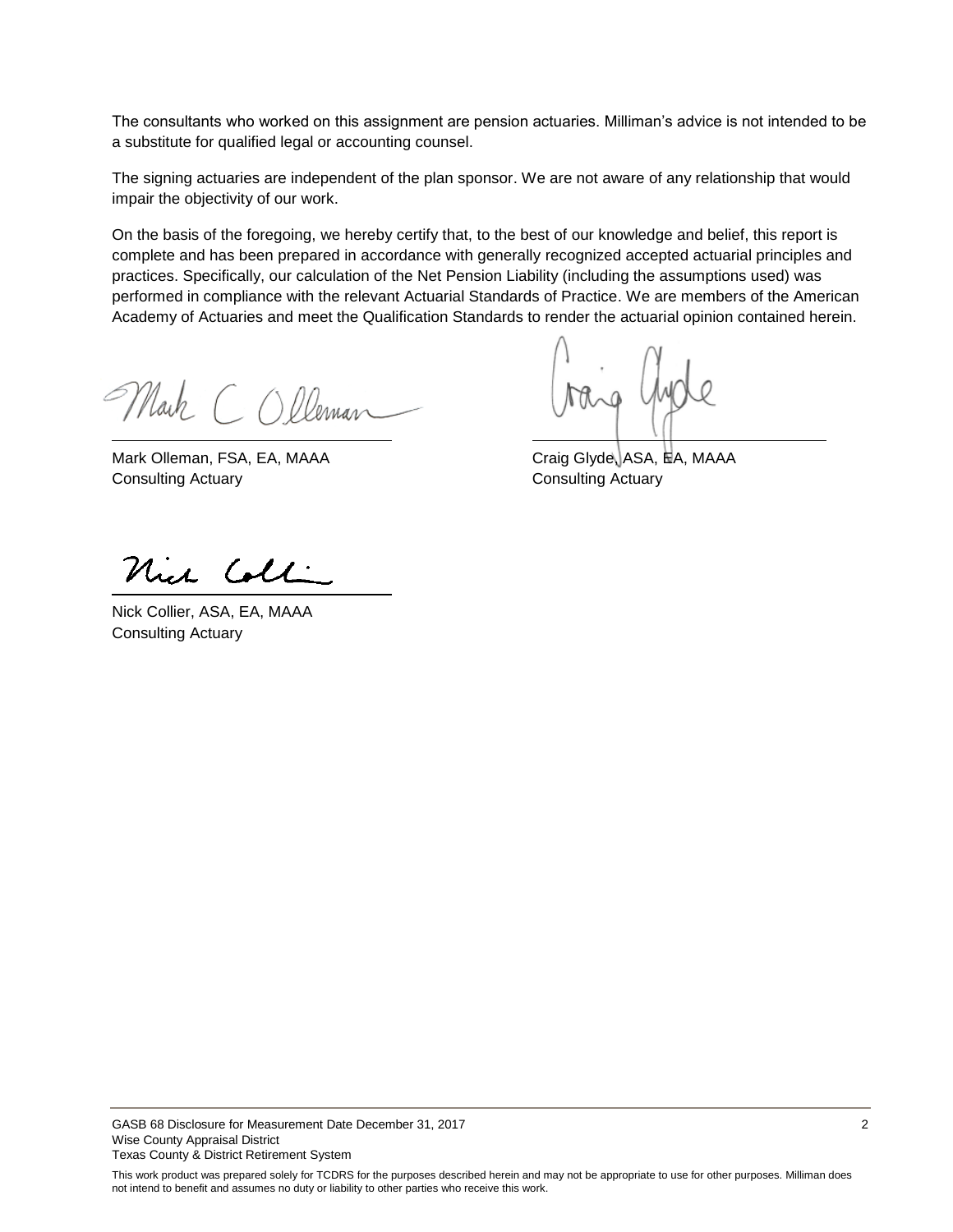### **Overview of GASB 67 and GASB 68**

<span id="page-4-0"></span>GASB 67 applies to financial reporting for the Texas County & District Retirement System (TCDRS) and does not impact participating employers.

GASB 68 governs the specifics of reporting public pension plan obligations for employers.

Three key ways that GASB 68 affects employer financial statements are:

- 1) GASB 68 requires a liability for pension obligations, known as the Net Pension Liability, to be recognized on the balance sheets of participating employers.
- 2) Changes in the Net Pension Liability from year-to-year will be recognized as Pension Expense on the income statement or reported as deferred inflows/outflows of resources, depending on the type of change.
- 3) Deferred inflows/outflows of resources will need to be reported. These are amounts that are not entirely recognized when they occur. They are recognized over a period of time.

Please refer to the Glossary shown in Appendix F of this report for more information on the relevant accounting terminology.

Note that the previously defined GASB Annual Required Contribution (ARC) has been eliminated under Statements 67 and 68 and is no longer relevant for financial reporting purposes. As a result, plan sponsors have been encouraged to establish a formal funding policy that is separate from financial reporting calculations. A copy of the TCDRS funding policy is shown in Appendix E of this report.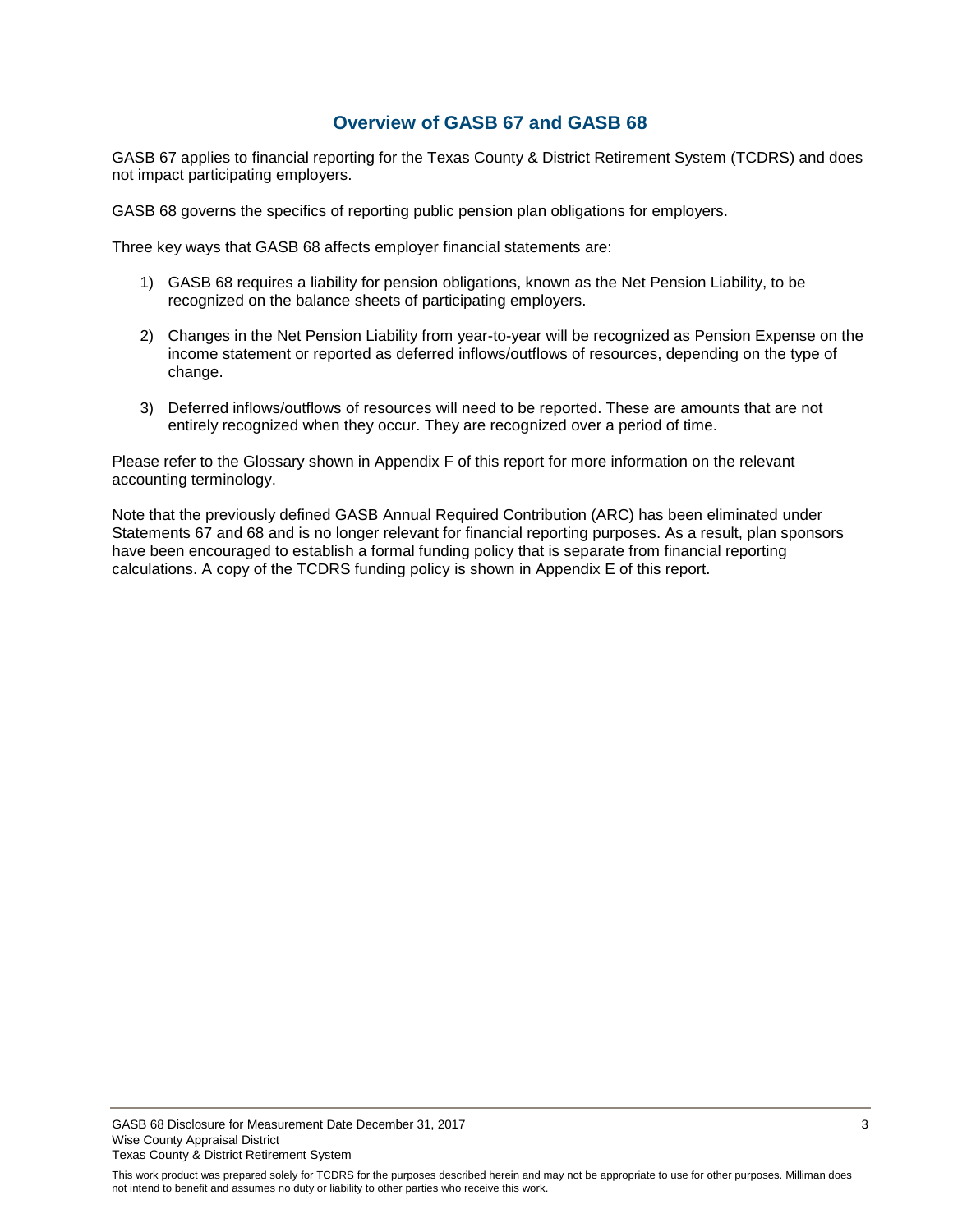### **Net Pension Liability / (Asset)**

<span id="page-5-0"></span>

| <b>Net Pension Liability / (Asset)</b>                   | <b>December 31, 2016</b> | <b>December 31, 2017</b> |
|----------------------------------------------------------|--------------------------|--------------------------|
| Total pension liability                                  | \$3,743,485              | \$4,147,609              |
| Fiduciary net position                                   | 3,463,054                | 4,045,530                |
| Net pension liability / (asset)                          | 280.431                  | 102,080                  |
| Fiduciary net position as a % of total pension liability | 92.51%                   | 97.54%                   |
| Pensionable covered payroll <sup>(1)</sup>               | \$953,300                | \$924,831                |
| Net pension liability as a % of covered payroll          | 29.42%                   | 11.04%                   |

The total pension liability was determined by an actuarial valuation as of the valuation date, calculated based on the discount rate and actuarial assumptions below.

*Note: Rounding differences may exist above or in other tables in this report. (1) Payroll is calculated based on contributions as reported to TCDRS.*

#### **Discount Rate**

| Discount rate <sup>(2)</sup>                                                | 8.10%          | 8.10%          |
|-----------------------------------------------------------------------------|----------------|----------------|
| Long-term expected rate of return, net of investment expense <sup>(2)</sup> | 8.10%          | 8.10%          |
| Municipal bond rate <sup>(3)</sup>                                          | Does not apply | Does not apply |

*(2) This rate reflects the long-term rate of return funding valuation assumption of 8.00%, plus 0.10% adjustment to be gross of administrative expenses as required by GASB 68.*

*(3) The plan's fiduciary net position is projected to be available to make all projected future benefit payments of current active, inactive, and retired members. Therefore, the discount rate for calculating the total pension liability is equal to the long-term expected rate of return, and the municipal bond rate does not apply. See page 6 of this report for further details.*

#### **Other Key Actuarial Assumptions**

All actuarial assumptions that determined the total pension liability as of December 31, 2017 were based on the results of an actuarial experience study for the period January 1, 2013 - December 31, 2016, except where required to be different by GASB 68.

See Appendix B of this report (Actuarial Methods and Assumptions Used for GASB Calculations) for a listing of key assumptions used in the calculation of the total pension liability and other GASB 68 metrics.

See Appendix C (Actuarial Methods and Assumptions Used for Funding Valuation) of this report for a full description of the actuarial assumptions used in the funding valuation.

|                        | <b>Beginning Date</b> | <b>Ending Date</b> |
|------------------------|-----------------------|--------------------|
| Valuation date         | December 31, 2016     | December 31, 2017  |
| Measurement date       | December 31, 2016     | December 31, 2017  |
| Employer's fiscal year | January 1, 2018       | December 31, 2018  |

GASB 68 Disclosure for Measurement Date December 31, 2017 4 American control of the USA and the USA and the USA and the USA and the USA and the USA and the USA and the USA and the USA and the USA and the USA and the USA an Wise County Appraisal District Texas County & District Retirement System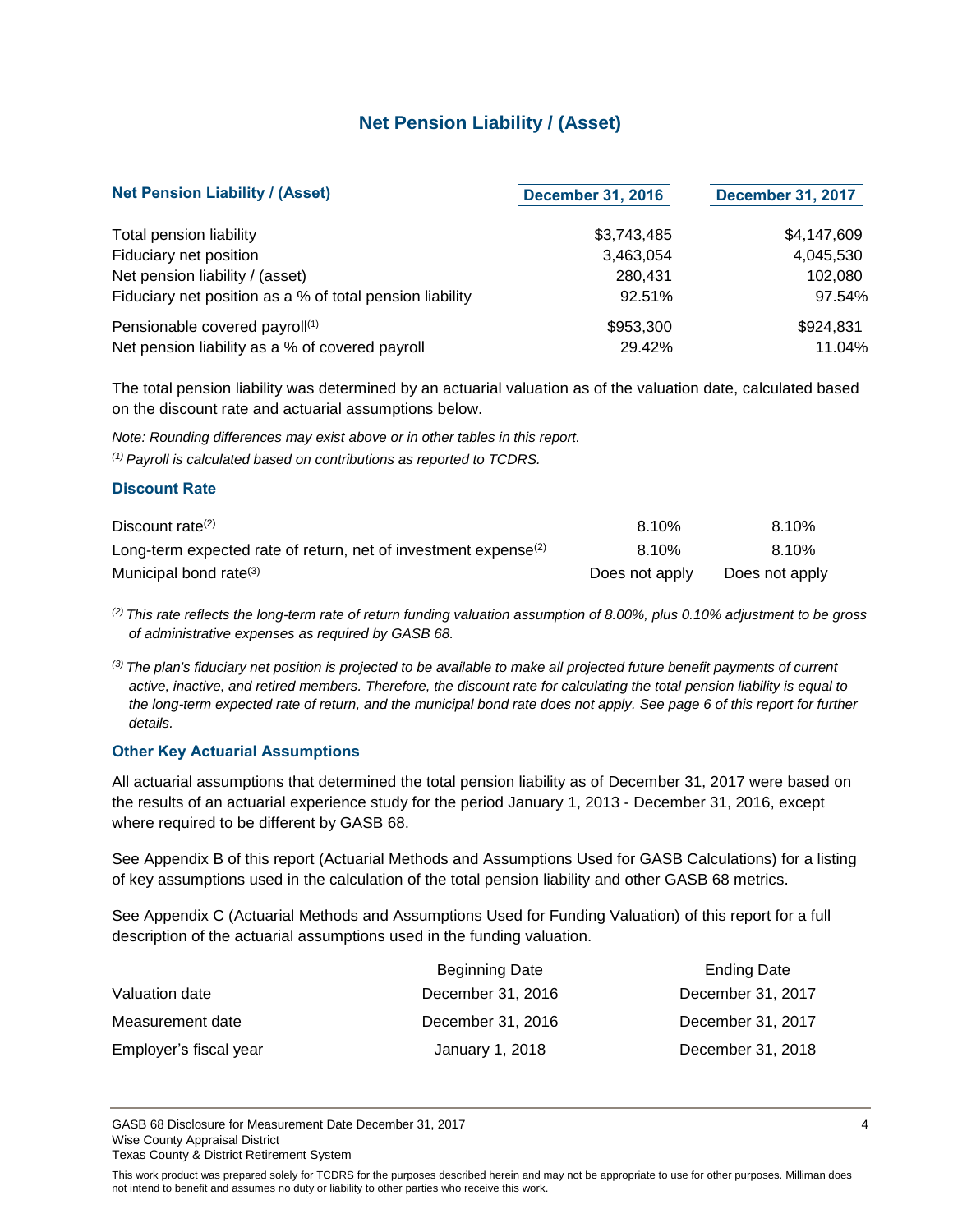### **Long-Term Expected Rate of Return**

<span id="page-6-0"></span>The long-term expected rate of return on TCDRS assets is determined by adding expected inflation to expected long-term real returns, and reflecting expected volatility and correlation. The capital market assumptions and information shown below are provided by TCDRS' investment consultant, Cliffwater LLC. The numbers shown are based on January 2018 information for a 10-year time horizon.

Note that the valuation assumption for long-term expected return is re-assessed at a minimum of every four years, and is set based on a 30-year time horizon; the most recent analysis was performed in 2017. See Milliman's TCDRS Investigation of Experience report for the period January 1, 2013 – December 31, 2016 for more details.

| <b>Asset Class</b>                      | <b>Benchmark</b>                                                                     | <b>Target</b><br>Allocation <sup>(1)</sup> | <b>Geometric Real</b><br>Rate of Return <sup>(2)</sup> |
|-----------------------------------------|--------------------------------------------------------------------------------------|--------------------------------------------|--------------------------------------------------------|
|                                         |                                                                                      |                                            |                                                        |
| U.S. Equities                           | Dow Jones U.S. Total Stock Market Index                                              | 11.50%                                     | 4.55%                                                  |
| <b>Private Equity</b>                   | Cambridge Associates Global Private Equity & Venture<br>Capital Index <sup>(3)</sup> | 16.00%                                     | 7.55%                                                  |
| <b>Global Equities</b>                  | MSCI World (net) Index                                                               | 1.50%                                      | 4.85%                                                  |
| Int'l Equities - Developed Markets      | MSCI World Ex USA (net) Index                                                        | 11.00%                                     | 4.55%                                                  |
| Int'l Equities - Emerging Markets       | MSCI Emerging Markets (net) Index                                                    | 8.00%                                      | 5.55%                                                  |
| Investment-Grade Bonds                  | Bloomberg Barclays U.S. Aggregate Bond Index                                         | 3.00%                                      | 0.75%                                                  |
| <b>Strategic Credit</b>                 | FTSE High-Yield Cash-Pay Capped Index                                                | 8.00%                                      | 4.12%                                                  |
| Direct Lending                          | S&P/LSTA Leveraged Loan Index                                                        | 10.00%                                     | 8.06%                                                  |
| <b>Distressed Debt</b>                  | Cambridge Associates Distressed Securities Index <sup>(4)</sup>                      | 2.00%                                      | 6.30%                                                  |
| <b>REIT Equities</b>                    | 67% FTSE NAREIT Equity REITs Index + 33% S&P Global<br>REIT (net) Index              | 2.00%                                      | 4.05%                                                  |
| Master Limited Partnerships (MLPs)      | Alerian MLP Index                                                                    | 3.00%                                      | 6.00%                                                  |
| <b>Private Real Estate Partnerships</b> | Cambridge Associates Real Estate Index <sup>(5)</sup>                                | 6.00%                                      | 6.25%                                                  |
| Hedge Funds                             | Hedge Fund Research, Inc. (HFRI) Fund of Funds<br>Composite Index                    | 18.00%                                     | 4.10%                                                  |

*(1) Target asset allocation adopted at the April 2018 TCDRS Board meeting.*

*(2) Geometric real rates of return equal the expected return minus the assumed inflation rate of 1.95%, per Cliffwater's 2018 capital market assumptions.*

*(3) Includes vintage years 2006-present of Quarter Pooled Horizon IRRs.*

*(4) Includes vintage years 2005-present of Quarter Pooled Horizon IRRs.*

*(5) Includes vintage years 2007-present of Quarter Pooled Horizon IRRs.*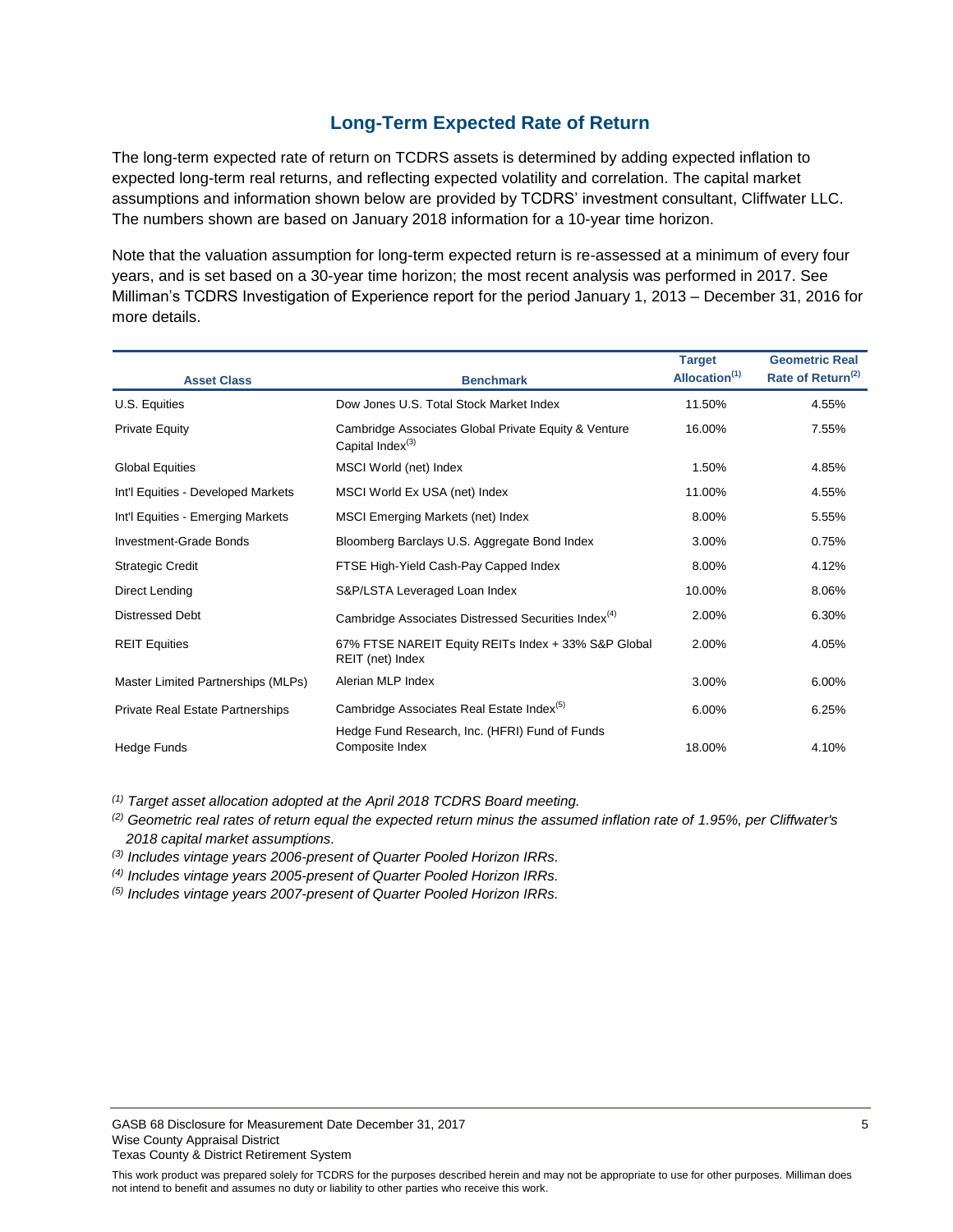### **Depletion of Plan Assets / GASB Discount Rate**

<span id="page-7-0"></span>The discount rate is the single rate of return that, when applied to all projected benefit payments results in an actuarial present value of projected benefit payments equal to the total of the following:

- 1. The actuarial present value of benefit payments projected to be made in future periods in which (a) the amount of the pension plan's fiduciary net position is projected to be greater than the benefit payments that are projected to be made in that period and (b) pension plan assets up to that point are expected to be invested using a strategy to achieve the long-term rate of return, calculated using the long-term expected rate of return on pension plan investments.
- 2. The actuarial present value of projected benefit payments not included in (1), calculated using the municipal bond rate.

Therefore, if plan investments in a given future year are greater than projected benefit payments in that year and are invested such that they are expected to earn the long-term rate of return, the discount rate applied to projected benefit payments in that year should be the long-term expected rate of return on plan investments. If future years exist where this is not the case, then an index rate reflecting the yield on a 20-year, tax-exempt municipal bond should be used to discount the projected benefit payments for those years.

The determination of a future date when plan investments are not sufficient to pay projected benefit payments is often referred to as a depletion date projection. A depletion date projection compares projections of the pension plan's fiduciary net position to projected benefit payments and aims to determine a future date, if one exists, when the fiduciary net position is projected to be less than projected benefit payments. If an evaluation of the sufficiency of the projected fiduciary net position compared to projected benefit payments can be made with sufficient reliability without performing a depletion date projection, alternative methods to determine sufficiency may be applied.

In order to determine the discount rate to be used by the employer we have used an alternative method to determine the sufficiency of the fiduciary net position in all future years. Our alternative method reflects the funding requirements under the employer's funding policy and the legal requirements under the TCDRS Act.

- 1. TCDRS has a funding policy where the Unfunded Actuarial Accrued Liability (UAAL) shall be amortized as a level percent of pay over 20-year closed layered periods.
- 2. Under the TCDRS Act, the employer is legally required to make the contribution specified in the funding policy.
- 3. The employer's assets are projected to exceed its accrued liabilities in 20 years or less. When this point is reached, the employer is still required to contribute at least the normal cost.
- 4. Any increased cost due to the adoption of a COLA is required to be funded over a period of 15 years, if applicable.

Based on the above, the projected fiduciary net position is determined to be sufficient compared to projected benefit payments. Based on the expected level of cash flows and investment returns to the system, the fiduciary net position as a percentage of total pension liability is projected to increase from its current level in future years.

Since the projected fiduciary net position is projected to be sufficient to pay projected benefit payments in all future years, the discount rate for purposes of calculating the total pension liability and net pension liability of the employer is equal to the long-term assumed rate of return on investments. This long-term assumed rate of return should be net of investment expenses, but gross of administrative expenses for GASB 68 purposes.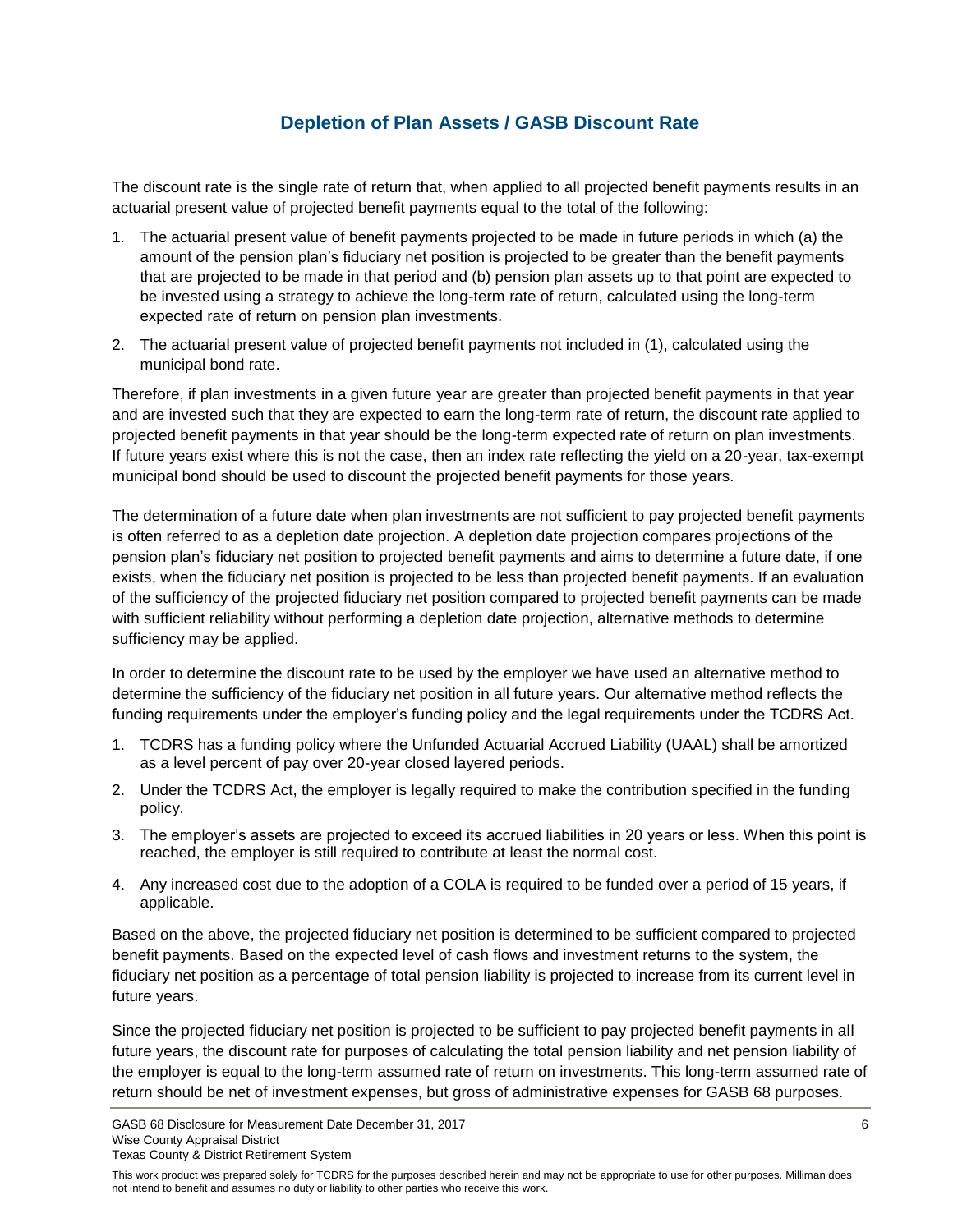Therefore, we have used a discount rate of 8.10%. This rate reflects the long-term assumed rate of return on assets for funding purposes of 8.00%, net of all expenses, increased by 0.10% to be gross of administrative expenses.

As additional documentation for auditing purposes, we have shown the projection of the Fiduciary Net Position in the following exhibit ("Projection of Fiduciary Net Position").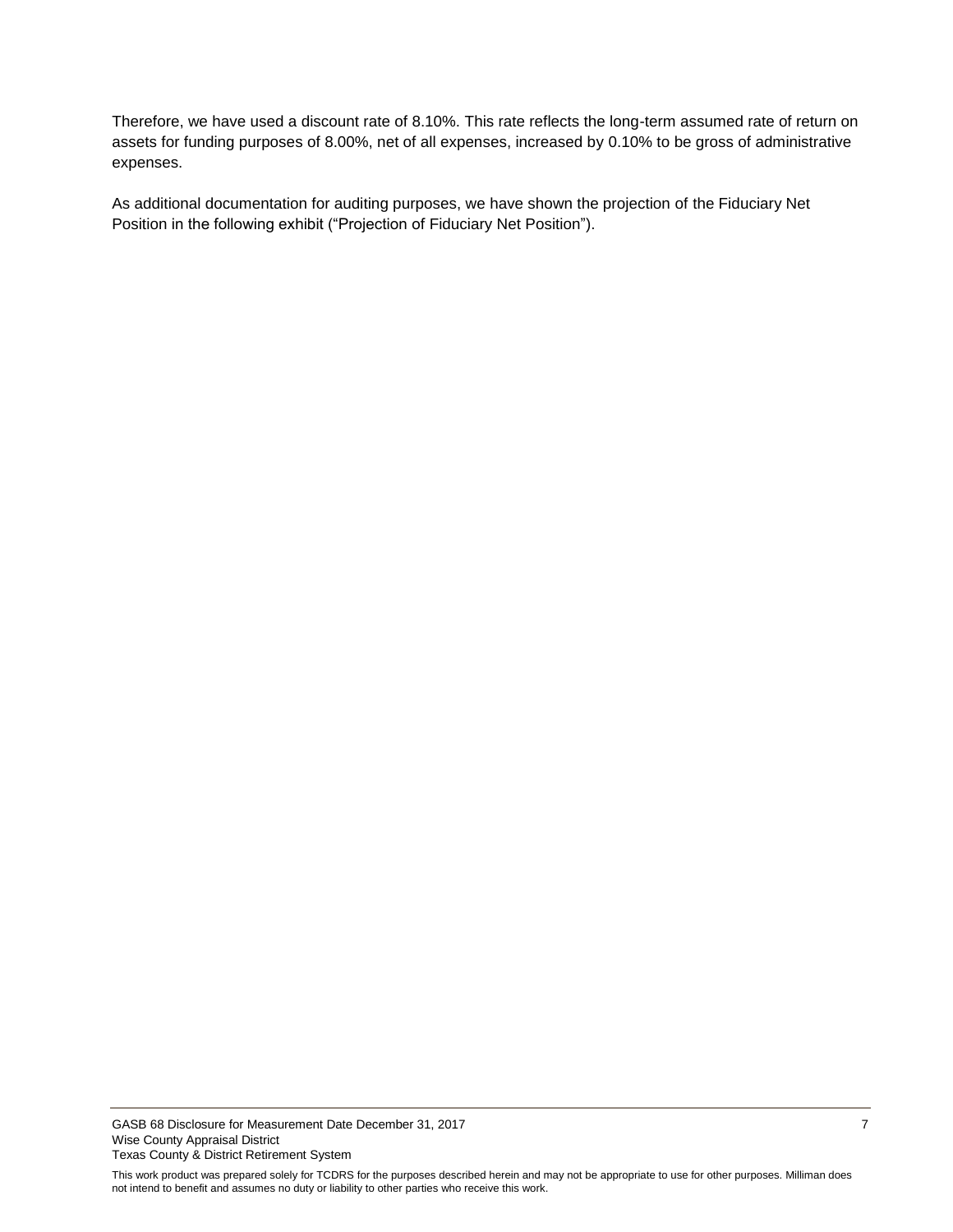### **Projection of Fiduciary Net Position\***

<span id="page-9-0"></span>

| <b>Calendar</b><br>Year<br>Ending** | <b>Projected Beginning</b><br><b>Fiduciary</b><br><b>Net Position</b><br>(a) | <b>Projected</b><br><b>Total</b><br><b>Contributions</b><br>(b) | <b>Projected</b><br><b>Benefit</b><br><b>Payments</b><br>(c) | <b>Projected</b><br><b>Administrative</b><br>Expenses***<br>(d) | <b>Projected</b><br><b>Investment</b><br><b>Earnings</b><br>(e) | <b>Projected</b><br><b>Ending Fiduciary</b><br><b>Net Position</b><br>$(a)+(b)-(c)-(d)+(e)$ |
|-------------------------------------|------------------------------------------------------------------------------|-----------------------------------------------------------------|--------------------------------------------------------------|-----------------------------------------------------------------|-----------------------------------------------------------------|---------------------------------------------------------------------------------------------|
| 2018                                | \$4,045,530                                                                  | \$150,590                                                       | \$144,053                                                    | \$4,046                                                         | \$327,787                                                       | \$4,375,809                                                                                 |
| 2019                                | 4,375,809                                                                    | 151,268                                                         | 118,822                                                      | 4,376                                                           | 355,555                                                         | 4,759,434                                                                                   |
| 2020                                | 4,759,434                                                                    | 147,607                                                         | 144,697                                                      | 4,759                                                           | 385,441                                                         | 5,143,025                                                                                   |
| 2021                                | 5,143,025                                                                    | 142,638                                                         | 178,176                                                      | 5,143                                                           | 414,970                                                         | 5,517,313                                                                                   |
| 2022                                | 5,517,313                                                                    | 138,022                                                         | 214,227                                                      | 5,517                                                           | 443,657                                                         | 5,879,248                                                                                   |
| 2023                                | 5,879,248                                                                    | 134,281                                                         | 246,738                                                      | 5,879                                                           | 471,520                                                         | 6,232,431                                                                                   |
| 2024                                | 6,232,431                                                                    | 130,623                                                         | 279,696                                                      | 6,232                                                           | 498,659                                                         | 6,575,785                                                                                   |
| 2025                                | 6,575,785                                                                    | 126,765                                                         | 312,985                                                      | 6,576                                                           | 524,982                                                         | 6,907,971                                                                                   |
| 2026                                | 6,907,971                                                                    | 122,448                                                         | 349,828                                                      | 6,908                                                           | 550,242                                                         | 7,223,924                                                                                   |
| 2027                                | 7,223,924                                                                    | 118,262                                                         | 385,517                                                      | 7,224                                                           | 574,238                                                         | 7,523,683                                                                                   |
| ÷                                   |                                                                              |                                                                 |                                                              |                                                                 |                                                                 |                                                                                             |
| 2037                                | 9,332,374                                                                    | 69,179                                                          | 703,553                                                      | 9,332                                                           | 730,360                                                         | 9,419,027                                                                                   |
|                                     |                                                                              |                                                                 |                                                              |                                                                 |                                                                 |                                                                                             |
| 2047                                | 8,446,600                                                                    | 11,074                                                          | 876,739                                                      | 8,447                                                           | 649,462                                                         | 8,221,952                                                                                   |
|                                     |                                                                              |                                                                 |                                                              |                                                                 |                                                                 |                                                                                             |
| 2057                                | 6,235,079                                                                    | 2,488                                                           | 635,888                                                      | 6,235                                                           | 479,641                                                         | 6,075,084                                                                                   |
|                                     |                                                                              |                                                                 |                                                              |                                                                 |                                                                 |                                                                                             |
| 2067                                | 5,862,538                                                                    | $\mathbf 0$                                                     | 298,837                                                      | 5,863                                                           | 462,766                                                         | 6,020,604                                                                                   |
|                                     |                                                                              |                                                                 |                                                              |                                                                 |                                                                 |                                                                                             |
| 2077                                | 9,601,335                                                                    | 0                                                               | 84,359                                                       | 9,601                                                           | 773,977                                                         | 10,281,351                                                                                  |
|                                     |                                                                              |                                                                 |                                                              |                                                                 |                                                                 |                                                                                             |
| 2087                                | 20,020,223                                                                   | 0                                                               | 8,520                                                        | 20,020                                                          | 1,620,505                                                       | 21,612,187                                                                                  |
|                                     |                                                                              |                                                                 |                                                              |                                                                 |                                                                 |                                                                                             |
| 2097                                | 43,158,991                                                                   | 0                                                               | 73                                                           | 43,159                                                          | 3,494,161                                                       | 46,609,920                                                                                  |

*\* Projection values include no assumed future cost-of-living adjustments.*

*\*\* Note that only select years have been shown for formatting purposes* 

*\*\*\* Administrative expenses are assumed to be 0.10% of Fiduciary Net Position.*

GASB 68 Disclosure for Measurement Date December 31, 2017 **8** 8 Wise County Appraisal District Texas County & District Retirement System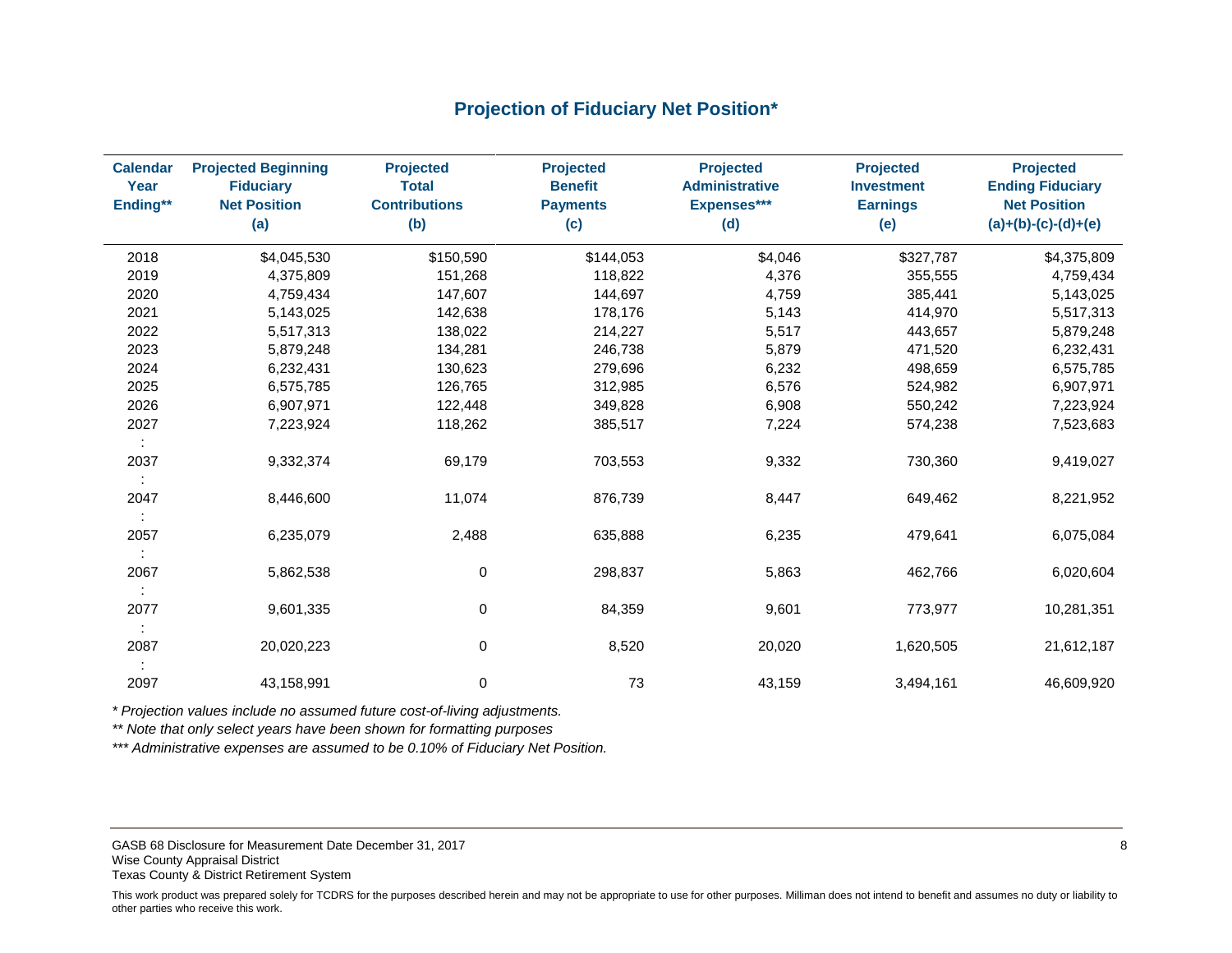## **Changes in Net Pension Liability / (Asset)**

<span id="page-10-0"></span>

| <b>Changes in Net Pension</b><br><b>Liability / (Asset)</b> | <b>Total Pension</b><br><b>Liability</b><br>(a) | <b>Fiduciary</b><br><b>Net Position</b><br>(b) | <b>Net Pension</b><br><b>Liability / (Asset)</b><br>$(a) - (b)$ |
|-------------------------------------------------------------|-------------------------------------------------|------------------------------------------------|-----------------------------------------------------------------|
| Balances as of December 31, 2016                            | \$3,743,485                                     | \$3,463,054                                    | \$280,431                                                       |
| Changes for the year:                                       |                                                 |                                                |                                                                 |
| Service cost                                                | 132,702                                         |                                                | 132,702                                                         |
| Interest on total pension liability <sup>(1)</sup>          | 311,507                                         |                                                | 311,507                                                         |
| Effect of plan changes $(2)$                                | 0                                               |                                                | 0                                                               |
| Effect of economic/demographic gains or losses              | (2,590)                                         |                                                | (2,590)                                                         |
| Effect of assumptions changes or inputs                     | 24,546                                          |                                                | 24,546                                                          |
| Refund of contributions                                     | (3, 556)                                        | (3, 556)                                       | 0                                                               |
| Benefit payments                                            | (58, 485)                                       | (58, 485)                                      | 0                                                               |
| Administrative expenses                                     |                                                 | (2,690)                                        | 2,690                                                           |
| Member contributions                                        |                                                 | 64,738                                         | (64, 738)                                                       |
| Net investment income                                       |                                                 | 506,730                                        | (506, 730)                                                      |
| <b>Employer contributions</b>                               |                                                 | 74,726                                         | (74, 726)                                                       |
| Other $(3)$                                                 | $\Omega$                                        | 1,012                                          | (1,012)                                                         |
| Balances as of December 31, 2017                            | \$4,147,609                                     | \$4,045,530                                    | \$102,080                                                       |

*(1) Reflects the change in the liability due to the time value of money. TCDRS does not charge fees or interest.* 

*(2) No plan changes valued.*

*(3) Relates to allocation of system-wide items.*

#### **Sensitivity Analysis**

The following presents the net pension liability of the employer, calculated using the discount rate of 8.10%, as well as what the Wise County Appraisal District net pension liability would be if it were calculated using a discount rate that is 1 percentage point lower (7.10%) or 1 percentage point higher (9.10%) than the current rate.

|                                 | 1%<br><b>Current</b><br><b>Discount Rate</b><br><b>Decrease</b> |             | 1%<br><b>Increase</b> |
|---------------------------------|-----------------------------------------------------------------|-------------|-----------------------|
|                                 | 7.10%                                                           | 8.10%       | 9.10%                 |
| Total pension liability         | \$4,747,954                                                     | \$4,147,609 | \$3,642,376           |
| Fiduciary net position          | 4,045,530                                                       | 4,045,530   | 4,045,530             |
| Net pension liability / (asset) | \$702,424                                                       | \$102,080   | (\$403, 154)          |

GASB 68 Disclosure for Measurement Date December 31, 2017 **9 2018** Wise County Appraisal District Texas County & District Retirement System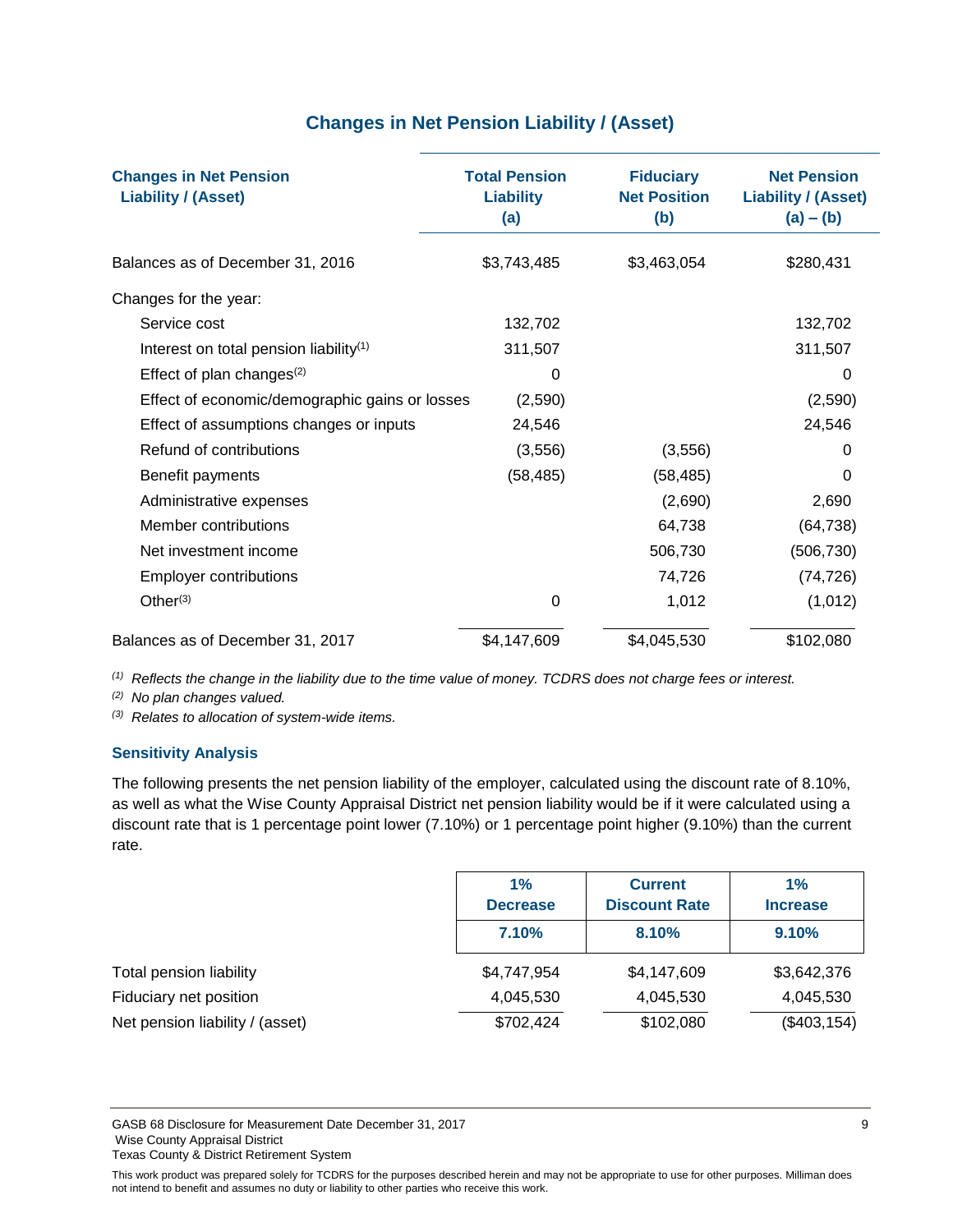### **Pension Expense / (Income)**

<span id="page-11-0"></span>

| <b>Pension Expense / (Income)</b>                     | <b>January 1, 2017 to</b><br><b>December 31, 2017</b> |
|-------------------------------------------------------|-------------------------------------------------------|
| Service cost                                          | \$132,702                                             |
| Interest on total pension liability <sup>(1)</sup>    | 311,507                                               |
| Effect of plan changes                                | $\Omega$                                              |
| Administrative expenses                               | 2,690                                                 |
| Member contributions                                  | (64, 738)                                             |
| Expected investment return net of investment expenses | (283, 515)                                            |
| Recognition of deferred inflows/outflows of resources |                                                       |
| Recognition of economic/demographic gains or losses   | 10,795                                                |
| Recognition of assumption changes or inputs           | 15,424                                                |
| Recognition of investment gains or losses             | 32,030                                                |
| Other <sup>(2)</sup>                                  | (1,012)                                               |
| Pension expense / (income)                            | \$155,883                                             |

*(1) Reflects the change in the liability due to the time value of money. TCDRS does not charge fees or interest.*

*(2) Relates to allocation of system-wide items.*

As of December 31, 2017, the deferred inflows and outflows of resources are as follows:

| <b>Deferred Inflows / Outflows of Resources</b>                  | <b>Deferred Inflows</b><br>of Resources | <b>Deferred Outflows</b><br>of Resources |
|------------------------------------------------------------------|-----------------------------------------|------------------------------------------|
| Differences between expected and actual experience               | \$4,951                                 | \$28,307                                 |
| Changes of assumptions                                           |                                         | 30.151                                   |
| Net difference between projected and actual earnings             | 29,009                                  | $\Omega$                                 |
| Contributions made subsequent to measurement date <sup>(3)</sup> | N/A                                     | Employer determined                      |

Amounts currently reported as deferred outflows of resources and deferred inflows of resources related to pensions, excluding contributions made subsequent to the measurement date, will be recognized in pension expense as follows:

| Year ended December 31: |           |
|-------------------------|-----------|
| 2018                    | \$58,249  |
| 2019                    | 41,613    |
| 2020                    | (35, 111) |
| 2021                    | (40, 252) |
| 2022                    | O         |
| Thereafter $(4)$        |           |

*(3) Any eligible employer contributions made subsequent to the measurement date through the employer's fiscal year end should be reflected as outlined in Appendix D of this report.* 

*(4) Total remaining balance to be recognized in future years, if any. Note that additional future deferred inflows and outflows of resources may impact these numbers.*

GASB 68 Disclosure for Measurement Date December 31, 2017 10 Wise County Appraisal District Texas County & District Retirement System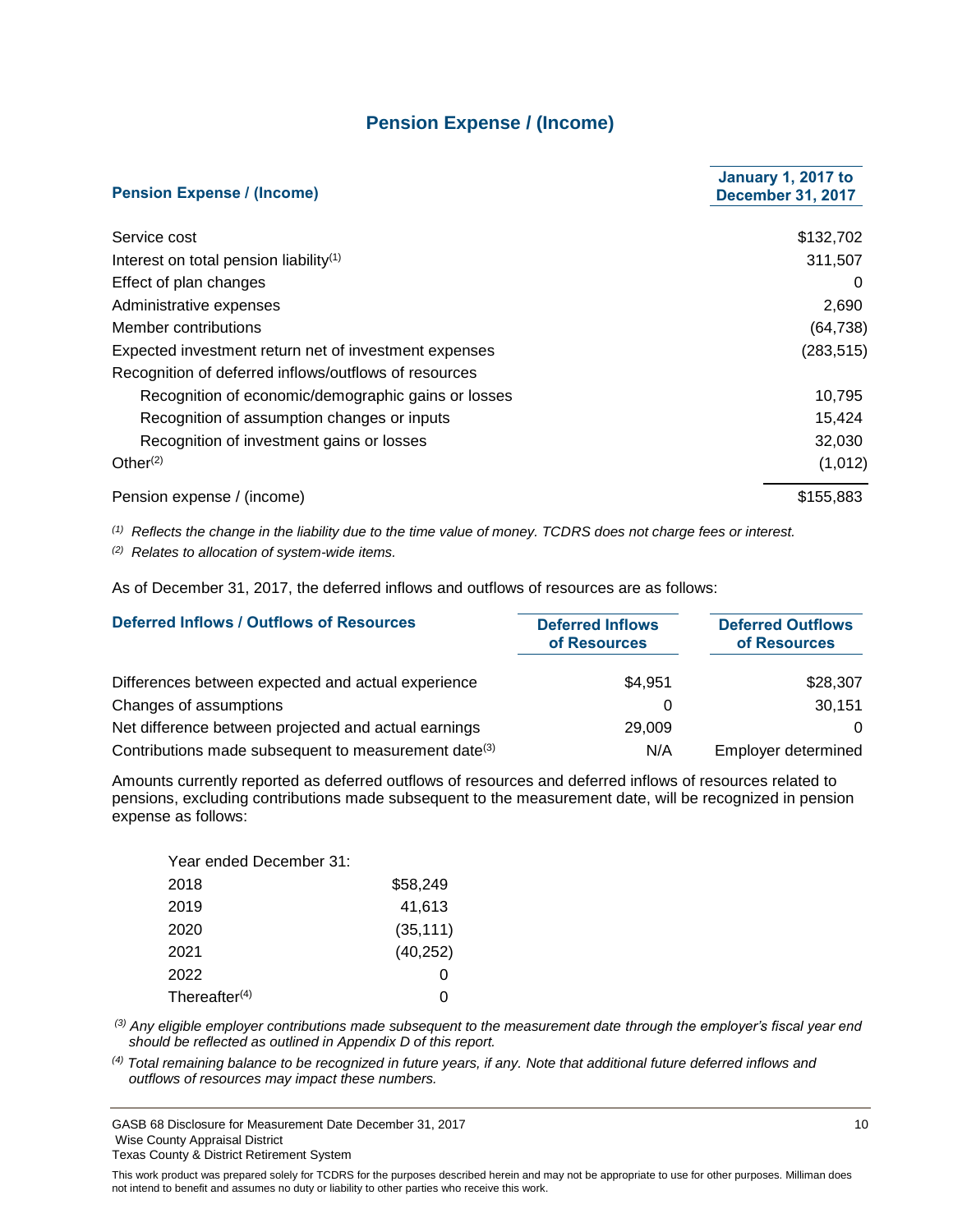<span id="page-12-0"></span>

|                                                                                                  | <b>Expense / (Income) Calculation</b>                              |                                                         |                                                              | <b>Balances of Deferred</b><br><b>Inflows and Outflows</b><br>as of 12/31/2017 |                                        |
|--------------------------------------------------------------------------------------------------|--------------------------------------------------------------------|---------------------------------------------------------|--------------------------------------------------------------|--------------------------------------------------------------------------------|----------------------------------------|
| Original<br>Amount<br>(a)                                                                        | Date<br>Established<br>(b)                                         | Original<br>Recognition<br>Period <sup>(1)</sup><br>(c) | Amount<br>Recognized<br>for 2017 <sup>(1)</sup><br>(a) ÷ (c) | <b>Inflows</b>                                                                 | Outflows                               |
| Investment (gains) or losses                                                                     |                                                                    |                                                         |                                                              |                                                                                |                                        |
| \$(223,215)<br>25,701<br>313,047<br>44,617<br>Economic/ demographic (gains) or losses<br>(2,590) | 12/31/2017<br>12/31/2016<br>12/31/2015<br>12/31/2014<br>12/31/2017 | 5.0<br>5.0<br>5.0<br>5.0<br>5.0                         | \$(44,643)<br>5,140<br>62,609<br>8,923<br>(518)              | \$178,572<br>0<br>0<br>$\mathbf 0$<br>2,072                                    | \$0<br>15,421<br>125,219<br>8,923<br>0 |
| 56,458<br>(11, 519)<br>390                                                                       | 12/31/2016<br>12/31/2015<br>12/31/2014                             | 4.0<br>4.0<br>5.0                                       | 14,115<br>(2,880)<br>78                                      | 0<br>2,880<br>0                                                                | 28,229<br>0<br>78                      |
| Assumption changes or inputs<br>24,546<br>$\Omega$                                               | 12/31/2017<br>12/31/2016                                           | 5.0<br>4.0                                              | 4,909<br>0                                                   | 0<br>$\mathbf 0$                                                               | 19,637<br>0                            |
| 42,058<br>0                                                                                      | 12/31/2015<br>12/31/2014                                           | 4.0<br>5.0                                              | 10,515<br>0                                                  | 0<br>$\mathbf 0$                                                               | 10,515<br>0                            |

### **Schedule of Deferred Inflows and Outflows of Resources**

*Employer contributions made subsequent to measurement date (2)*

**Employer Determined-**

*(1) Investment (gains)/losses are recognized in pension expense over a period of five years; economic/demographic (gains)/losses and assumption changes or inputs are recognized over the average remaining service life for all active, inactive, and retired members.*

*(2) Any eligible employer contributions made subsequent to the measurement date through the employer's fiscal year end should be reflected as deferred outflows as outlined in Appendix D of this report.* 

GASB 68 Disclosure for Measurement Date December 31, 2017 11 11 12 17 Wise County Appraisal District Texas County & District Retirement System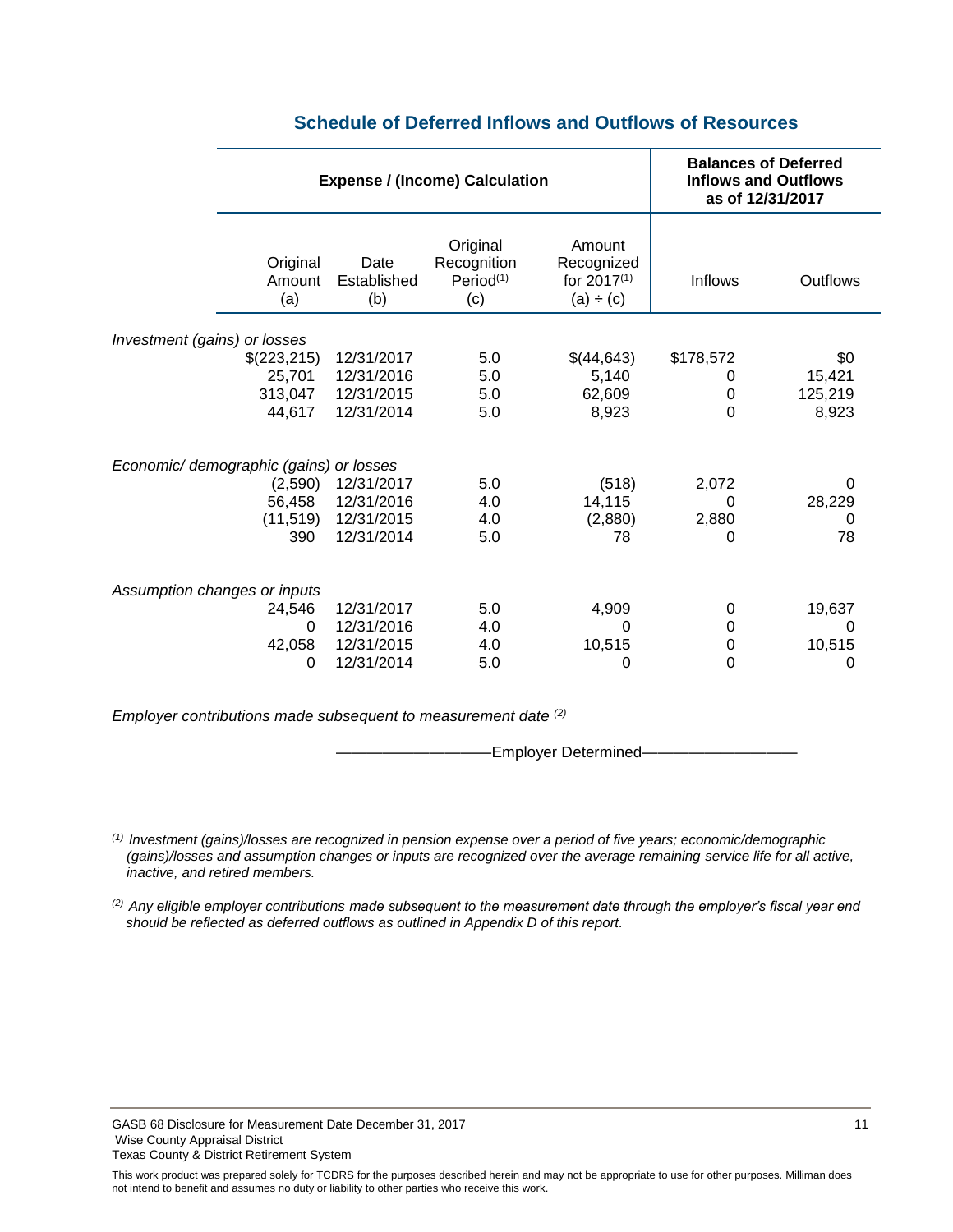<span id="page-13-0"></span>

|                                                             | <b>Year Ended December 31</b> |             |             |             |      |      |      |      |      |            |
|-------------------------------------------------------------|-------------------------------|-------------|-------------|-------------|------|------|------|------|------|------------|
|                                                             | 2017                          | 2016        | 2015        | 2014        | 2013 | 2012 | 2011 | 2010 | 2009 | 2008       |
| <b>Total Pension Liability</b>                              |                               |             |             |             |      |      |      |      |      |            |
| Service cost                                                | \$132,702                     | \$132,653   | \$124,181   | \$119,854   | N/A  | N/A  | N/A  | N/A  | N/A  | N/A        |
| Interest on total pension liability                         | 311,507                       | 273,270     | 247,478     | 223,221     | N/A  | N/A  | N/A  | N/A  | N/A  | N/A        |
| Effect of plan changes                                      | $\Omega$                      | 0           | (23, 345)   | $\Omega$    | N/A  | N/A  | N/A  | N/A  | N/A  | N/A        |
| Effect of assumption changes or inputs                      | 24,546                        | $\mathbf 0$ | 42,058      | $\mathbf 0$ | N/A  | N/A  | N/A  | N/A  | N/A  | N/A        |
| Effect of economic/demographic (gains) or<br>losses         | (2,590)                       | 56,458      | (11, 519)   | 390         | N/A  | N/A  | N/A  | N/A  | N/A  | N/A        |
| Benefit payments/refunds of contributions                   | (62,041)                      | (54,087)    | (56, 691)   | (53, 945)   | N/A  | N/A  | N/A  | N/A  | N/A  | N/A        |
| Net change in total pension liability                       | 404,125                       | 408,295     | 322,163     | 289,520     | N/A  | N/A  | N/A  | N/A  | N/A  | N/A        |
| Total pension liability, beginning                          | 3,743,485                     | 3,335,190   | 3,013,027   | 2,723,507   | N/A  | N/A  | N/A  | N/A  | N/A  | <u>N/A</u> |
| Total pension liability, ending (a)                         | \$4,147,609                   | \$3,743,485 | \$3,335,190 | \$3,013,027 | N/A  | N/A  | N/A  | N/A  | N/A  | N/A        |
| <b>Fiduciary Net Position</b>                               |                               |             |             |             |      |      |      |      |      |            |
| <b>Employer contributions</b>                               | \$74,726                      | \$68,447    | \$64,163    | \$62,528    | N/A  | N/A  | N/A  | N/A  | N/A  | N/A        |
| Member contributions                                        | 64,738                        | 66,731      | 61,694      | 59,959      | N/A  | N/A  | N/A  | N/A  | N/A  | N/A        |
| Investment income net of investment expenses                | 506,730                       | 232,461     | (54, 612)   | 192,468     | N/A  | N/A  | N/A  | N/A  | N/A  | N/A        |
| Benefit payments/refunds of contributions                   | (62, 041)                     | (54,087)    | (56, 691)   | (53, 945)   | N/A  | N/A  | N/A  | N/A  | N/A  | N/A        |
| Administrative expenses                                     | (2,690)                       | (2,532)     | (2, 259)    | (2,309)     | N/A  | N/A  | N/A  | N/A  | N/A  | N/A        |
| Other                                                       | 1,012                         | 6,602       | 6,396       | 4,016       | N/A  | N/A  | N/A  | N/A  | N/A  | N/A        |
| Net change in fiduciary net position                        | 582,476                       | 317,622     | 18,692      | 262,717     | N/A  | N/A  | N/A  | N/A  | N/A  | N/A        |
| Fiduciary net position, beginning                           | 3,463,054                     | 3,145,432   | 3,126,740   | 2,864,023   | N/A  | N/A  | N/A  | N/A  | N/A  | N/A        |
| Fiduciary net position, ending (b)                          | \$4,045,530                   | \$3,463,054 | \$3,145,432 | \$3,126,740 | N/A  | N/A  | N/A  | N/A  | N/A  | N/A        |
| Net pension liability / (asset), ending = $(a) - (b)$       | \$102,080                     | \$280,431   | \$189,758   | (\$113,713) | N/A  | N/A  | N/A  | N/A  | N/A  | N/A        |
| Fiduciary net position as a % of total pension<br>liability | 97.54%                        | 92.51%      | 94.31%      | 103.77%     | N/A  | N/A  | N/A  | N/A  | N/A  | N/A        |
| Pensionable covered payroll                                 | \$924,831                     | \$953,300   | \$881,350   | \$856,552   | N/A  | N/A  | N/A  | N/A  | N/A  | N/A        |
| Net pension liability/(asset) as % of covered payroll       | 11.04%                        | 29.42%      | 21.53%      | $-13.28%$   | N/A  | N/A  | N/A  | N/A  | N/A  | N/A        |

### **Schedule of Changes in Net Pension Liability and Related Ratios**

*This schedule is presented to illustrate the requirement to show information for 10 years. However, recalculations of prior years are not required, and if prior years are not reported in*  accordance with the standards of GASB 67/68, they should not be shown here. Therefore, we have shown only years for which the new GASB statements have been implemented.

GASB 68 Disclosure for Measurement Date December 31, 2017 12 Wise County Appraisal District

Texas County & District Retirement System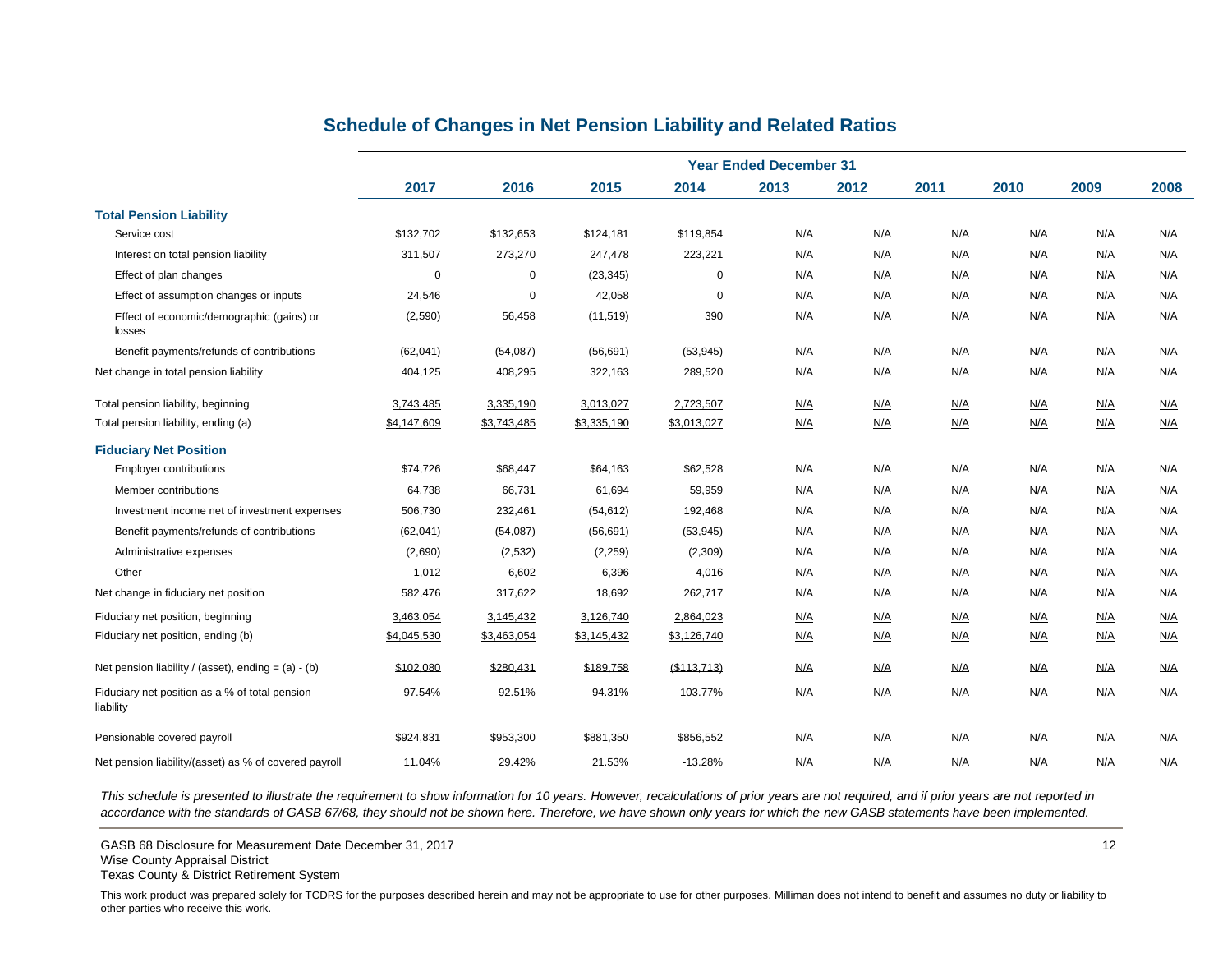# **Schedule of Employer Contributions(1)**

<span id="page-14-0"></span>

| Year<br><b>Ending</b><br><b>December 31</b> | <b>Actuarially</b><br><b>Determined</b><br>Contribution <sup>(1)</sup> | <b>Actual</b><br><b>Employer</b><br>Contribution $(1)$ | <b>Contribution</b><br><b>Deficiency</b><br>(Excess) | <b>Pensionable</b><br><b>Covered</b><br>Payroll <sup>(2)</sup> | <b>Actual Contribution</b><br>as a % of Covered<br><b>Payroll</b> |
|---------------------------------------------|------------------------------------------------------------------------|--------------------------------------------------------|------------------------------------------------------|----------------------------------------------------------------|-------------------------------------------------------------------|
| 2008                                        | \$23,894                                                               | \$23,894                                               | 0                                                    | \$585,645                                                      | 4.1%                                                              |
| 2009                                        | 29,742                                                                 | 29,742                                                 | 0                                                    | 660,927                                                        | 4.5%                                                              |
| 2010                                        | 41,924                                                                 | 41,924                                                 | 0                                                    | 648,983                                                        | 6.5%                                                              |
| 2011                                        | 47,046                                                                 | 47,046                                                 | 0                                                    | 700,088                                                        | 6.7%                                                              |
| 2012                                        | 50,761                                                                 | 50,761                                                 | 0                                                    | 756,503                                                        | 6.7%                                                              |
| 2013                                        | 53,387                                                                 | 53,387                                                 | $\Omega$                                             | 808,888                                                        | 6.6%                                                              |
| 2014                                        | 62,528                                                                 | 62,528                                                 | $\Omega$                                             | 856,552                                                        | 7.3%                                                              |
| 2015                                        | 64,163                                                                 | 64,163                                                 | 0                                                    | 881,350                                                        | 7.3%                                                              |
| 2016                                        | 68,447                                                                 | 68,447                                                 | 0                                                    | 953,300                                                        | 7.2%                                                              |
| 2017                                        | 74,726                                                                 | 74,726                                                 | 0                                                    | 924,831                                                        | 8.1%                                                              |

(1) *TCDRS calculates actuarially determined contributions on a calendar year basis. GASB Statement No. 68 indicates the employer should report employer contribution amounts on a fiscal year basis. If additional assistance is needed, please contact TCDRS.*

(2) *Payroll is calculated based on contributions as reported to TCDRS.*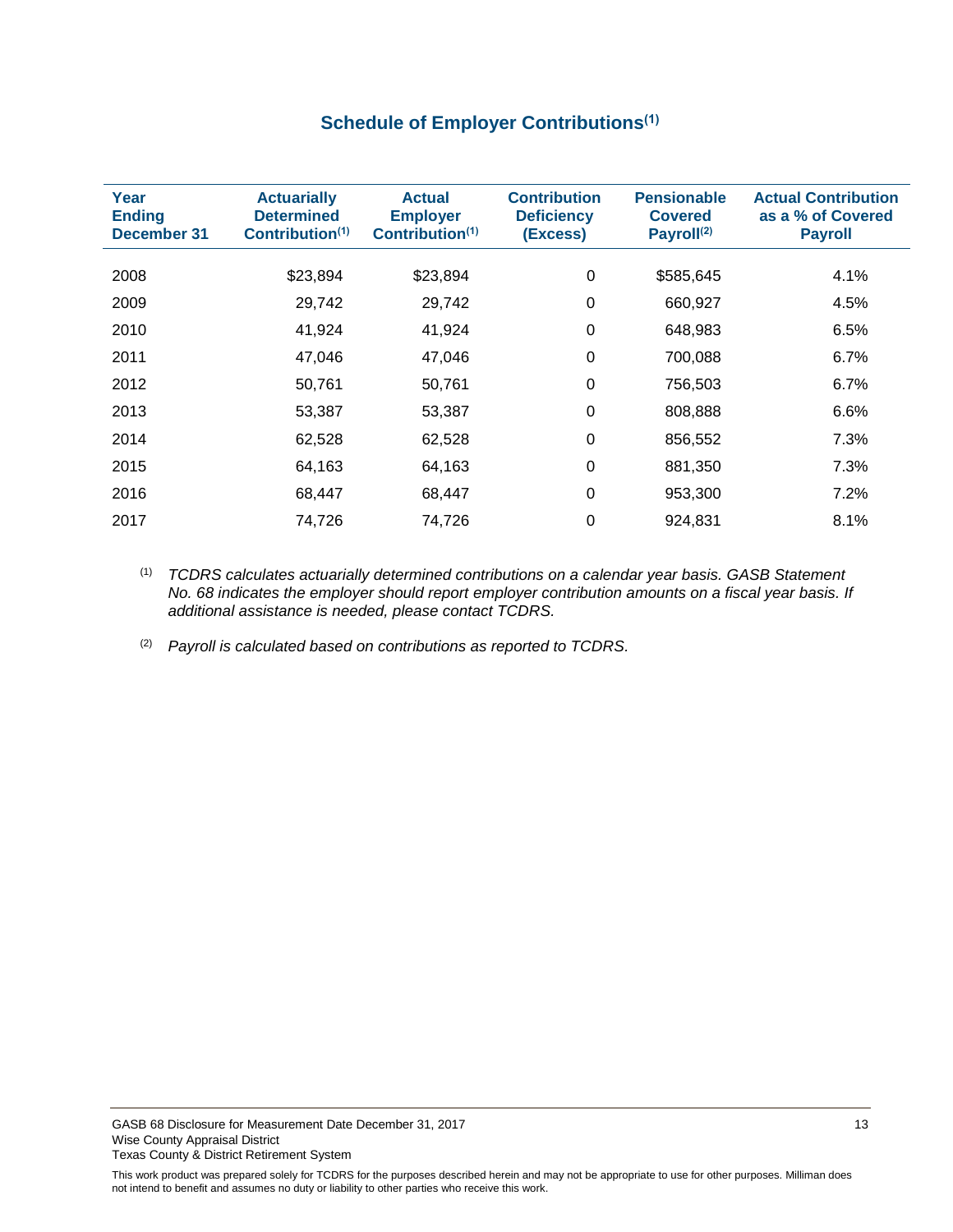#### **Notes to Schedule**

Valuation Date: Actuarially determined contribution rates are calculated each December 31, two years prior to the end of the fiscal year in which contributions are reported.

Methods and assumptions used to determine contribution rates:

| <b>Actuarial Cost Method</b>                                                                 | Entry Age                                                                                                                                                                                                       |
|----------------------------------------------------------------------------------------------|-----------------------------------------------------------------------------------------------------------------------------------------------------------------------------------------------------------------|
| <b>Amortization Method</b>                                                                   | Level percentage of payroll, closed                                                                                                                                                                             |
| <b>Remaining Amortization Period</b>                                                         | 19.3 years (based on contribution rate calculated in 12/31/2017 valuation)                                                                                                                                      |
| <b>Asset Valuation Method</b>                                                                | 5-year smoothed market                                                                                                                                                                                          |
| Inflation                                                                                    | 2.75%                                                                                                                                                                                                           |
| <b>Salary Increases</b>                                                                      | Varies by age and service. 4.9% average over career including inflation.                                                                                                                                        |
| Investment Rate of Return                                                                    | 8.00%, net of administrative and investment expenses, including inflation                                                                                                                                       |
| <b>Retirement Age</b>                                                                        | Members who are eligible for service retirement are assumed to<br>commence receiving benefit payments based on age. The average age at<br>service retirement for recent retirees is 61.                         |
| Mortality                                                                                    | 130% of the RP-2014 Healthy Annuitant Mortality Table for males and<br>110% of the RP-2014 Healthy Annuitant Mortality Table for females, both<br>projected with 110% of the MP-2014 Ultimate scale after 2014. |
| Changes in Assumptions and                                                                   | 2015: New inflation, mortality and other assumptions were reflected.                                                                                                                                            |
| Methods Reflected in the<br>Schedule of Employer<br>Contributions*                           | 2017: New mortality assumptions were reflected.                                                                                                                                                                 |
| Changes in Plan Provisions<br>Reflected in the Schedule of<br><b>Employer Contributions*</b> | 2015: No changes in plan provisions were reflected in the Schedule.                                                                                                                                             |
|                                                                                              | 2016: No changes in plan provisions were reflected in the Schedule.                                                                                                                                             |
|                                                                                              | 2017: New Annuity Purchase Rates were reflected for benefits earned<br>after 2017.                                                                                                                              |

*\*Only changes that affect the benefit amount and that are effective 2015 and later are shown in the Notes to Schedule.*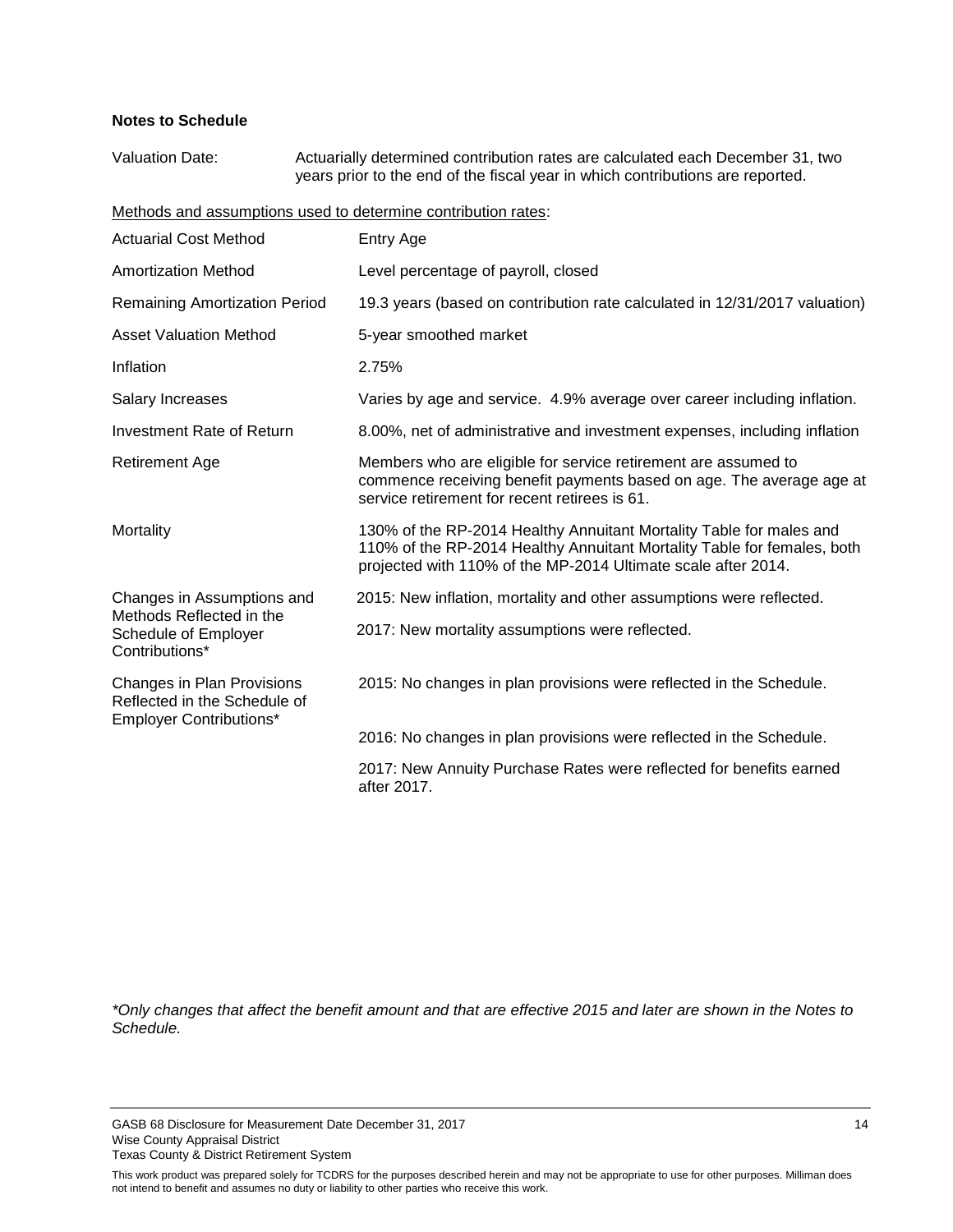### **Appendix A— GASB 68 Plan Description for Wise County Appraisal District**

<span id="page-16-0"></span>A description of the pension plan pursuant to Paragraph 40 of GASB Statement No. 68 is as follows:

- a. Wise County Appraisal District participates in the Texas County & District Retirement System (TCDRS), which is a statewide, agent multiple-employer, public employee retirement system.
- b. A brief description of benefit terms:
	- 1) All full- and part-time non-temporary employees participate in the plan, regardless of the number of hours they work in a year. Employees in a temporary position are not eligible for membership.
	- 2) The plan provides retirement, disability and survivor benefits.
	- 3) TCDRS is a savings-based plan. For the district's plan, 7% of each employee's pay is deposited into his or her TCDRS account. By law, employee accounts earn 7% interest on beginning of year balances annually. At retirement, the account is matched at an employer set percentage (current match is 200%) and is then converted to an annuity.
	- 4) There are no automatic COLAs. Each year, the district may elect an ad hoc COLA for its retirees (if any). There are two COLA types, each limited by actual inflation.
	- 5) Benefit terms are established under the TCDRS Act. They may be amended as of Jan. 1 each year, but must remain in conformity with the Act.
- c. Membership information is shown in the chart below.
- d. The district's contribution rate is calculated annually on an actuarial basis, although the employer may elect to contribute at a higher rate. The Wise County Appraisal District contribution rate is based on the TCDRS funding policy adopted by the TCDRS Board of Trustees and must conform with the TCDRS Act. The employee contribution rates are set by the district and are currently 7%. Contributions to the pension plan from the district for 2017 are shown in the Schedule of Employer Contributions.
- e. The most recent comprehensive annual financial report for TCDRS can be found at the following link, www.tcdrs.org.

#### **Membership Information**

| Members                                                                     | Dec. 31, 2016 | Dec. 31, 2017 |  |
|-----------------------------------------------------------------------------|---------------|---------------|--|
| Number of inactive employees entitled<br>to but not yet receiving benefits: | 16            | 14            |  |
| Number of active employees:                                                 | 16            | 17            |  |
| Average monthly salary*:                                                    | \$4,833       | \$4,545       |  |
| Average age*:                                                               | 49.54         | 51.27         |  |
| Average length of service in years*:                                        | 13.70         | 14.79         |  |

#### Inactive Employees (or their Beneficiaries) Receiving Benefits

| Number of benefit recipients: |       |       |
|-------------------------------|-------|-------|
| Average monthly benefit:      | \$563 | \$571 |

*\*Averages reported for active employees.*

GASB 68 Disclosure for Measurement Date December 31, 2017 15 Wise County Appraisal District Texas County & District Retirement System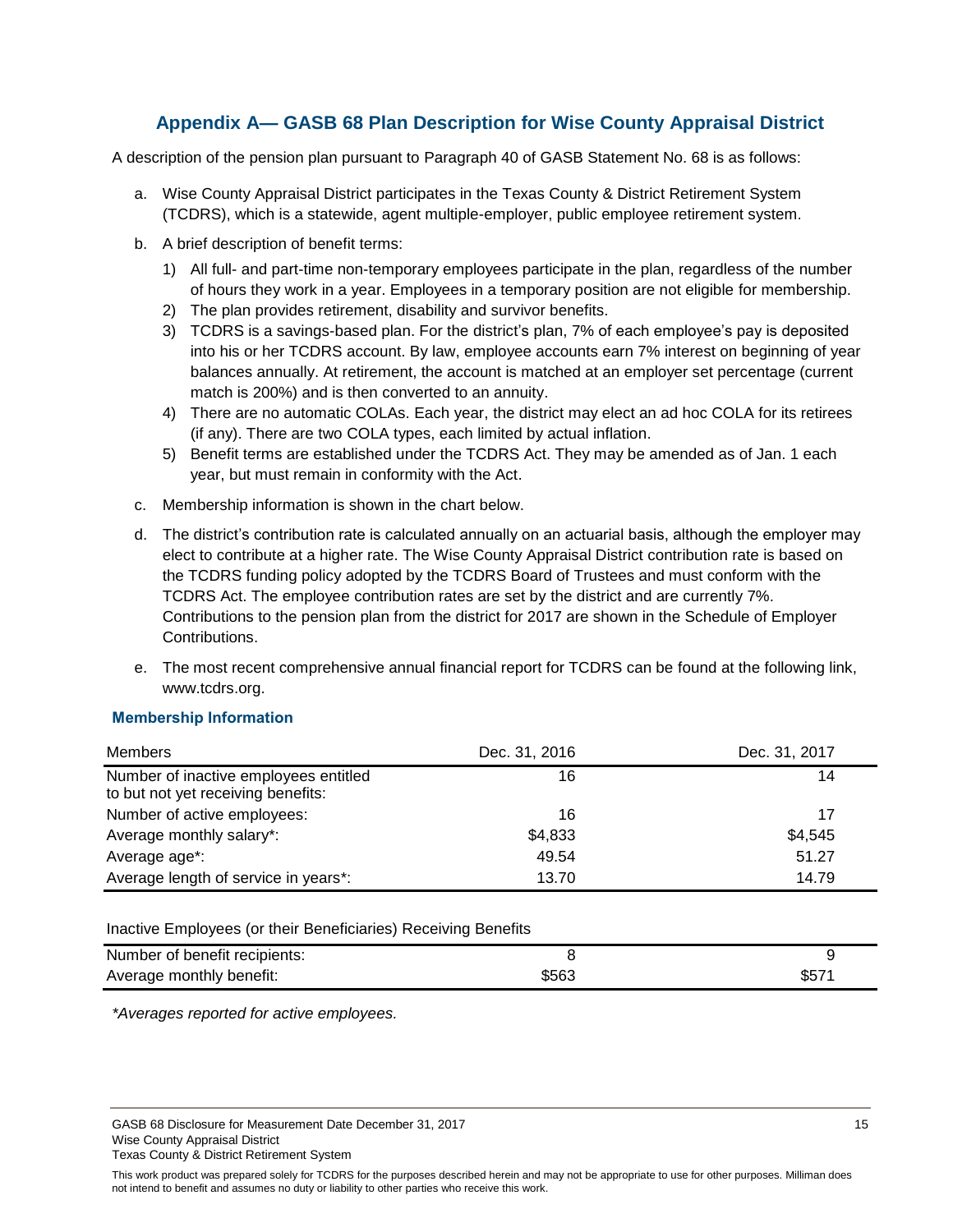### <span id="page-17-0"></span>**Appendix B—Actuarial Methods and Assumptions Used for GASB Calculations**

All actuarial methods and assumptions used for this GASB analysis were the same as those used in the December 31, 2017 funding valuation (see Appendix C, following, for details), except as noted below and throughout this report. Please see the Wise County Appraisal District December 31, 2017 Summary Valuation Report for further details.

The following are the key assumptions and methods used in this GASB analysis.

| <b>Valuation Timing</b>                                                                                                                 | Actuarially determined contribution rates are calculated on a<br>calendar year basis as of December 31, two years prior to the<br>end of the fiscal year in which the contributions are reported.                                                                                                                                           |
|-----------------------------------------------------------------------------------------------------------------------------------------|---------------------------------------------------------------------------------------------------------------------------------------------------------------------------------------------------------------------------------------------------------------------------------------------------------------------------------------------|
| <b>Actuarial Cost Method</b>                                                                                                            | Entry Age Normal <sup>(1)</sup>                                                                                                                                                                                                                                                                                                             |
| <b>Amortization Method</b><br>Recognition of economic/demographic<br>gains or losses<br>Recognition of assumptions changes<br>or inputs | Straight-Line amortization over Expected Working Life<br>Straight-Line amortization over Expected Working Life                                                                                                                                                                                                                              |
| <b>Asset Valuation Method</b><br>Smoothing period<br>Recognition method<br>Corridor                                                     | 5 years<br>Non-asymptotic<br>None                                                                                                                                                                                                                                                                                                           |
| <b>Inflation</b>                                                                                                                        | Same as funding valuation: See Appendix C                                                                                                                                                                                                                                                                                                   |
| <b>Salary Increases</b>                                                                                                                 | Same as funding valuation: See Appendix C                                                                                                                                                                                                                                                                                                   |
| <b>Investment Rate of Return</b>                                                                                                        | 8.10% (Gross of administrative expenses)                                                                                                                                                                                                                                                                                                    |
| <b>Cost-of-Living Adjustments</b>                                                                                                       | Cost-of-Living Adjustments for Wise County Appraisal District<br>are not considered to be substantively automatic under GASB<br>68. Therefore, no assumption for future cost-of-living<br>adjustments is included in the GASB calculations. No<br>assumption for future cost-of-living adjustments is included in the<br>funding valuation. |
| <b>Retirement Age</b>                                                                                                                   | Same as funding valuation: See Appendix C                                                                                                                                                                                                                                                                                                   |
| <b>Turnover</b>                                                                                                                         | Same as funding valuation: See Appendix C                                                                                                                                                                                                                                                                                                   |
| <b>Mortality</b>                                                                                                                        | Same as funding valuation: See Appendix C                                                                                                                                                                                                                                                                                                   |

*(1) Individual entry age normal cost method, as required by GASB 68, used for GASB calculations. Note that a slightly different version of the entry age normal cost method is used for the funding actuarial valuation.* 

GASB 68 Disclosure for Measurement Date December 31, 2017 16 16 16 17 18 18 19 19 19 19 19 19 19 19 19 19 19 1 Wise County Appraisal District Texas County & District Retirement System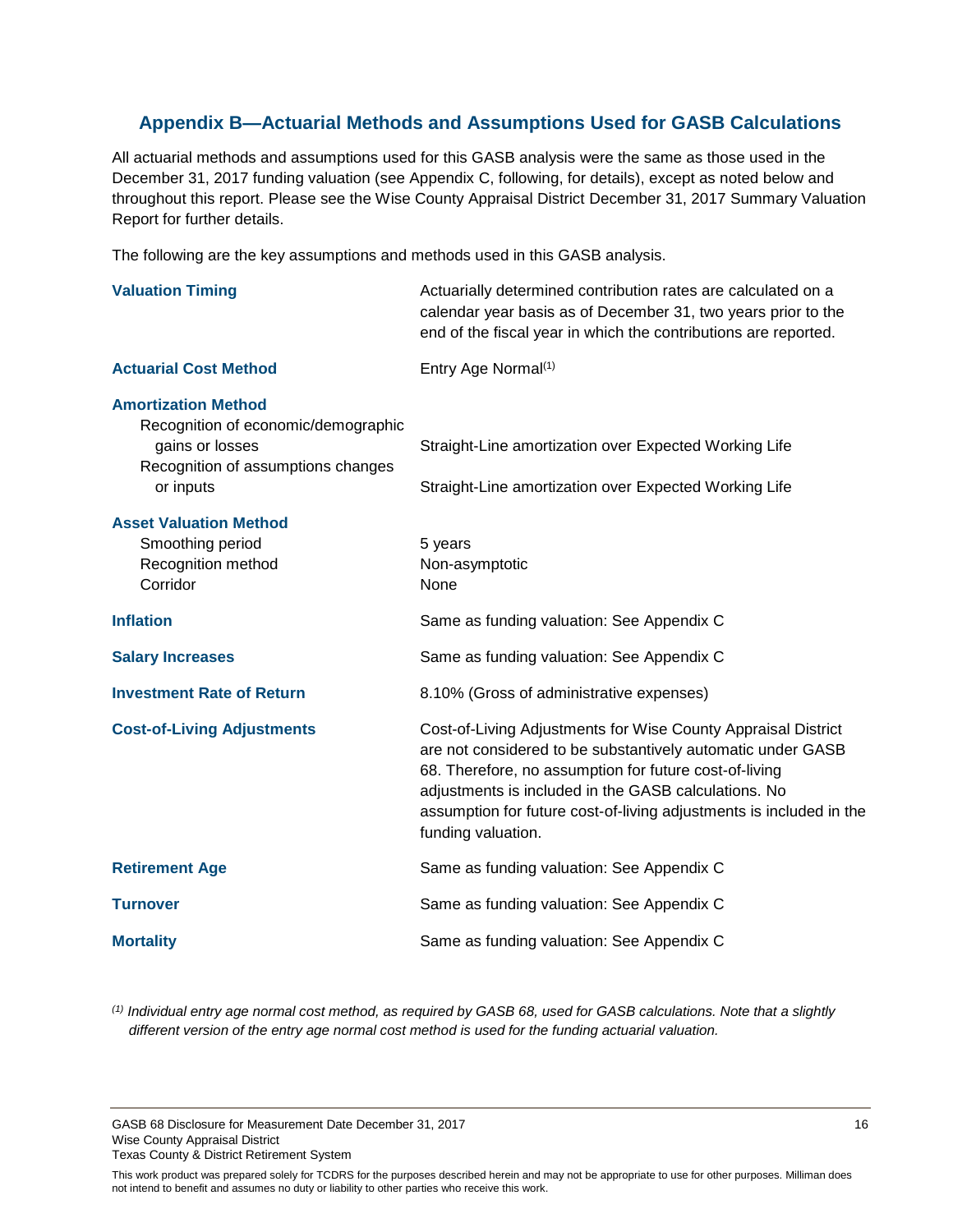### <span id="page-18-0"></span>**Appendix C—Actuarial Methods and Assumptions Used for Funding Valuation**

Except where indicated in the section of this GASB 68 report entitled "Actuarial Methods and Assumptions Used for GASB Calculations", the assumptions used in this analysis for the December 31, 2016 financial reporting metrics are the same as those used in the December 31, 2017 actuarial valuation analysis for Wise County Appraisal District.

The following is a description of the assumptions used in the December 31, 2017 actuarial valuation analysis for Wise County Appraisal District. This information may also be found in the Wise County Appraisal District December 31, 2017 Summary Valuation Report.

#### **Economic Assumptions**

#### **TCDRS system-wide economic assumptions:**

| Real rate of return         | 5.25%    |
|-----------------------------|----------|
| Inflation                   | 2.75%    |
| Long-term investment return | $8.00\%$ |

The assumed long-term investment return of 8% is net after investment and administrative expenses. It is assumed returns will equal the nominal annual rate of 8% for calculating the actuarial accrued liability and the normal cost contribution rate for the retirement plan of each participating employer.

The annual salary increase rates assumed for individual members vary by length of service and by entry-age group. The annual rates consist of a general wage inflation component of 3.25% (made up of 2.75% inflation and 0.5% productivity increase assumptions) and a merit, promotion and longevity component that on average approximates 1.6% per year for a career employee. (See Table 1 for Merit Salary Increases.)

#### **Employer-specific economic assumptions:**

| Growth in membership                    | 0.00% |
|-----------------------------------------|-------|
| Payroll growth for funding calculations | 3.25% |

The payroll growth assumption is for the aggregate covered payroll of an employer.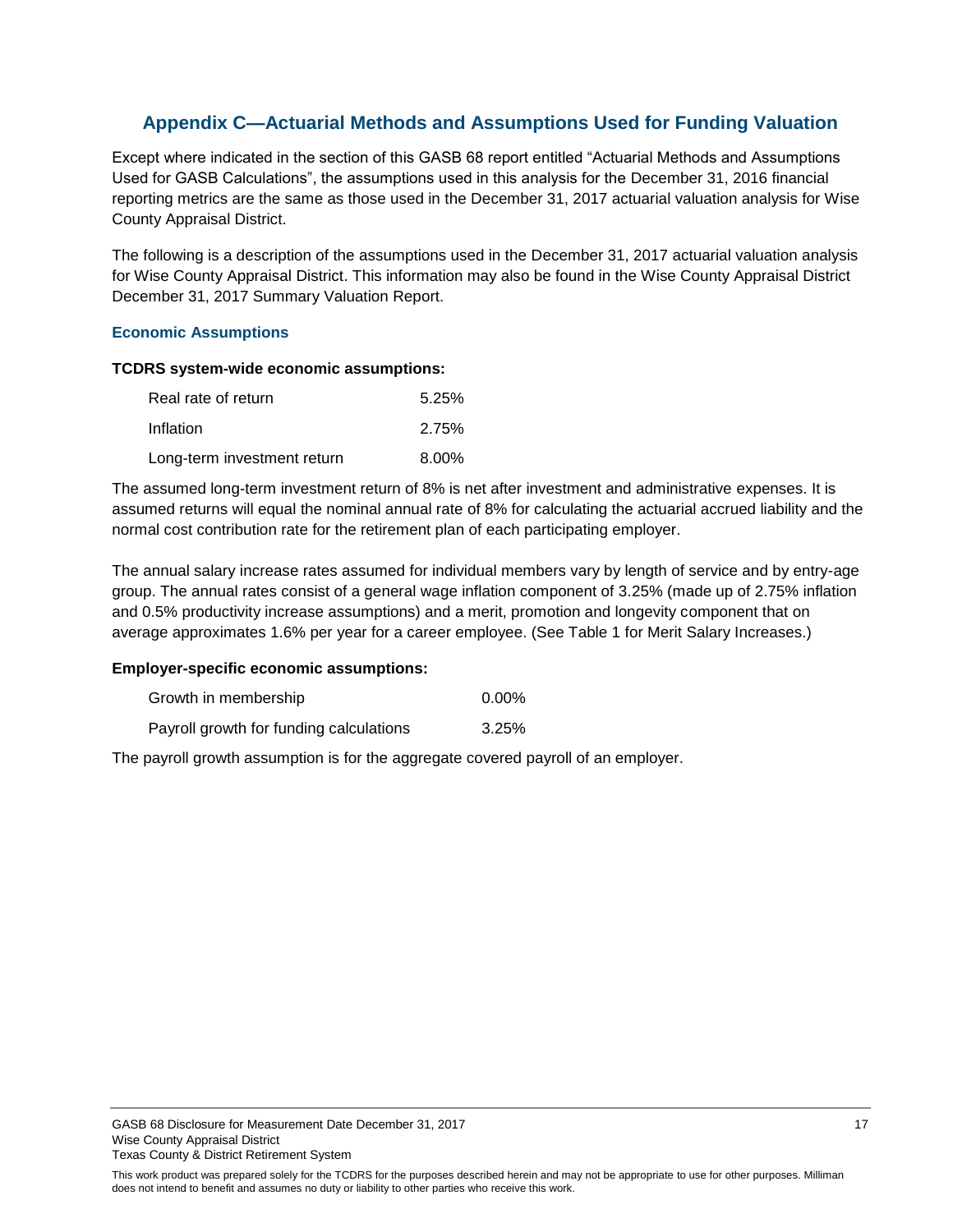### **Table 1 Merit Salary Increases\***

|                            | <b>Entry Age</b> |                   |                   |              |  |  |
|----------------------------|------------------|-------------------|-------------------|--------------|--|--|
| Years of<br><b>Service</b> | Before 30        | <b>Ages 30-39</b> | <b>Ages 40-49</b> | 50 and later |  |  |
| 0                          | 5.00%            | 4.50%             | 4.00%             | 3.50%        |  |  |
| 1                          | 4.25             | 3.75              | 3.25              | 2.75         |  |  |
| 2                          | 3.85             | 3.35              | 2.85              | 2.35         |  |  |
| 3                          | 3.50             | 3.00              | 2.50              | 2.00         |  |  |
| 4                          | 3.15             | 2.65              | 2.25              | 1.85         |  |  |
| 5                          | 2.90             | 2.55              | 2.15              | 1.70         |  |  |
| 6                          | 2.65             | 2.30              | 1.95              | 1.55         |  |  |
| 7                          | 2.45             | 2.10              | 1.75              | 1.40         |  |  |
| 8                          | 2.30             | 1.95              | 1.60              | 1.25         |  |  |
| 9                          | 2.15             | 1.80              | 1.45              | 1.10         |  |  |
| 10                         | 2.00             | 1.70              | 1.40              | 1.05         |  |  |
| 11                         | 1.90             | 1.60              | 1.25              | 1.00         |  |  |
| 12                         | 1.80             | 1.50              | 1.15              | 0.95         |  |  |
| 13                         | 1.70             | 1.40              | 1.05              | 0.90         |  |  |
| 14                         | 1.60             | 1.30              | 0.95              | 0.85         |  |  |
| 15                         | 1.50             | 1.23              | 0.90              | 0.80         |  |  |
| 16                         | 1.40             | 1.15              | 0.85              | 0.75         |  |  |
| 17                         | 1.30             | 1.05              | 0.80              | 0.70         |  |  |
| 18                         | 1.23             | 0.97              | 0.75              | 0.65         |  |  |
| 19                         | 1.15             | 0.90              | 0.70              | 0.60         |  |  |
| 20                         | 1.10             | 0.85              | 0.65              | 0.55         |  |  |
| 21                         | 1.05             | 0.80              | 0.60              | 0.50         |  |  |
| 22                         | 1.00             | 0.75              | 0.55              | 0.50         |  |  |
| 23                         | 0.95             | 0.70              | 0.50              | 0.50         |  |  |
| 24                         | 0.90             | 0.65              | 0.50              | 0.50         |  |  |
| 25                         | 0.85             | 0.60              | 0.50              | 0.50         |  |  |
| 26                         | 0.80             | 0.60              | 0.50              | 0.50         |  |  |
| 27                         | 0.75             | 0.60              | 0.50              | 0.50         |  |  |
| 28                         | 0.70             | 0.60              | 0.50              | 0.50         |  |  |
| 29                         | 0.65             | 0.60              | 0.50              | 0.50         |  |  |
| 30 & Up                    | 0.60             | 0.60              | 0.50              | 0.50         |  |  |

*\* These rates do not include the wage inflation rate of 3.25% per year. For example, a member who entered the system at age 20 and is in the first year of service is assumed to receive an 8.41% total annual increase in his salary. The 8.41% is a combination of the 5.00% merit increase and the 3.25% wage inflation. Note that the two components are compounded, so it is a slightly different result than just adding the two percentages.*

GASB 68 Disclosure for Measurement Date December 31, 2017 18 18 Wise County Appraisal District Texas County & District Retirement System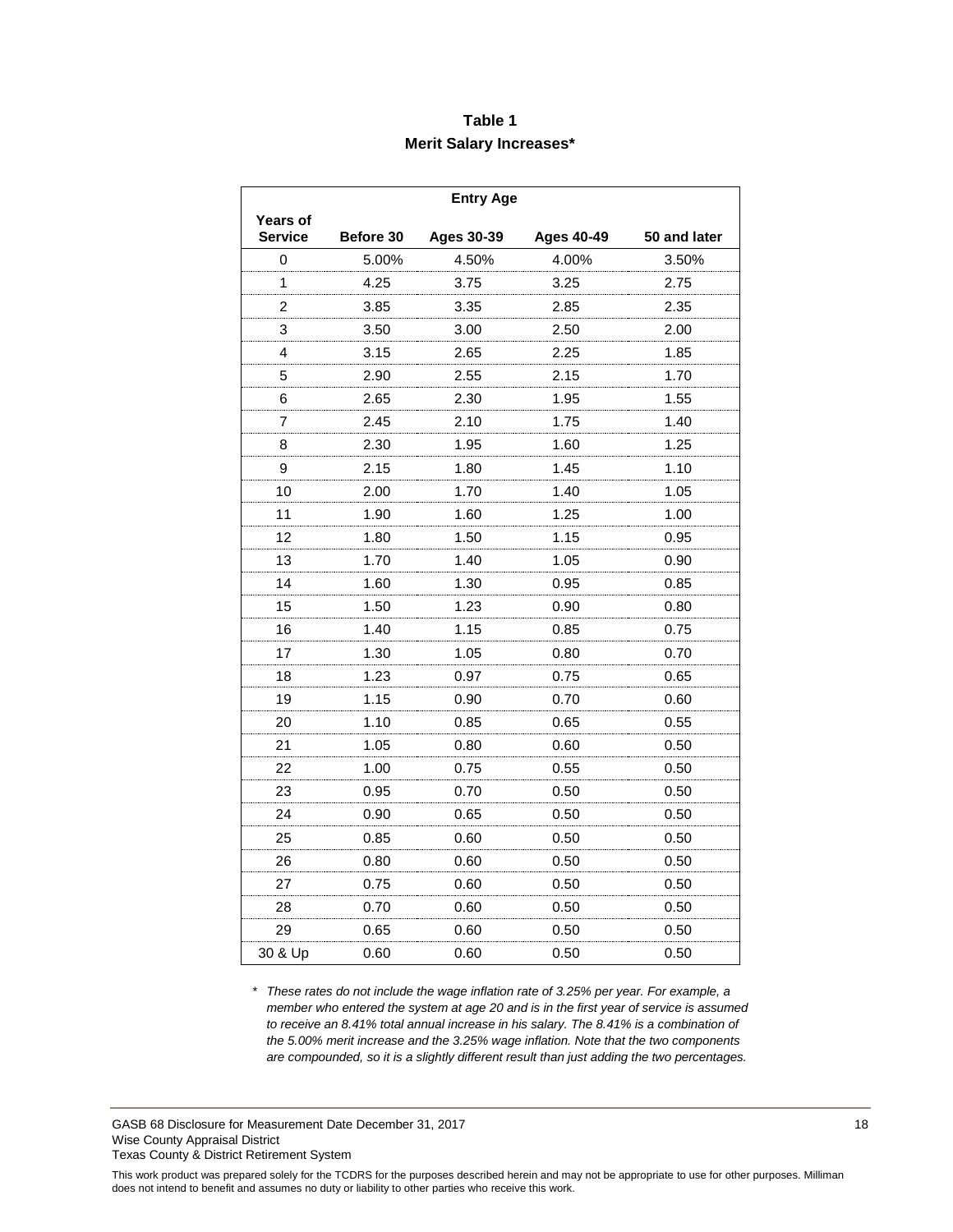#### **Demographic Assumptions**

#### **TCDRS system-wide demographic assumptions:**

**Replacement of Terminated Members** — New employees are assumed to replace any terminated members and have similar entry ages.

**Disability** — The rates of disability used in this valuation are illustrated in Table 2. Members who become disabled are eligible to commence benefit payments regardless of age. Rates of disability are in a custom table based on TCDRS experience.

|              | <b>Work Related</b>    | <b>All Other Causes</b> |            | <b>Work Related</b>    | <b>All Other Causes</b> |
|--------------|------------------------|-------------------------|------------|------------------------|-------------------------|
| Age          | <b>Male and Female</b> | <b>Male and Female</b>  | Age        | <b>Male and Female</b> | <b>Male and Female</b>  |
| less than 25 | 0.000%                 | 0.000%                  | 43         | 0.004%                 | 0.058%                  |
| 25           | 0.000                  | 0.000                   | 44         | 0.004                  | 0.063                   |
| 26           | 0.000                  | 0.000                   | 45         | 0.004                  | 0.069                   |
| 27           | 0.000                  | 0.000                   | 46         | 0.005                  | 0.076                   |
| 28           | 0.000                  | 0.008                   | 47         | 0.006                  | 0.084                   |
| 29           | 0.000                  | 0.008                   | 48         | 0.007                  | 0.095                   |
| 30           | 0.000                  | 0.009                   | 49         | 0.009                  | 0.109                   |
| 31           | 0.000                  | 0.010                   | 50         | 0.010                  | 0.125                   |
| 32           | 0.000                  | 0.010                   | 51         | 0.012                  | 0.142                   |
| 33           | 0.000                  | 0.011                   | 52         | 0.013                  | 0.162                   |
| 34           | 0.000                  | 0.014                   | 53         | 0.015                  | 0.183                   |
| 35           | 0.001                  | 0.018                   | 54         | 0.018                  | 0.203                   |
| 36           | 0.001                  | 0.022                   | 55         | 0.018                  | 0.222                   |
| 37           | 0.002                  | 0.028                   | 56         | 0.018                  | 0.238                   |
| 38           | 0.002                  | 0.033                   | 57         | 0.018                  | 0.250                   |
| 39           | 0.002                  | 0.038                   | 58         | 0.018                  | 0.259                   |
| 40           | 0.002                  | 0.042                   | 59         | 0.018                  | 0.270                   |
| 41           | 0.003                  | 0.047                   | 60 & Above | 0.018                  | 0.000                   |
| 42           | 0.003                  | 0.053                   |            |                        |                         |

#### **Table 2 Annual Rates of Disability\***

*\* The probability of disablement from all other causes is applicable for members who are vested but not eligible for service retirement. Before a member is vested, only the work related disability provisions are applicable.*

#### **Mortality**

| Depositing members                                            | 90% of the RP-2014 Active Employee Mortality Table for males and 90% of the RP-2014<br>Active Employee Mortality Table for females, projected with 110% of the MP-2014 Ultimate<br>scale after 2014.             |
|---------------------------------------------------------------|------------------------------------------------------------------------------------------------------------------------------------------------------------------------------------------------------------------|
| Service retirees, beneficiaries and<br>non-depositing members | 130% of the RP-2014 Healthy Annuitant Mortality Table for males and 110% of the RP-2014<br>Healthy Annuitant Mortality Table for females, both projected with 110% of the MP-2014<br>Ultimate scale after 2014.  |
| Disabled retirees                                             | 130% of the RP-2014 Disabled Annuitant Mortality Table for males and 115% of the RP-2014<br>Disabled Annuitant Mortality Table for females, both projected with 110% of the MP-2014<br>Ultimate scale after 2014 |

GASB 68 Disclosure for Measurement Date December 31, 2017 19 Wise County Appraisal District Texas County & District Retirement System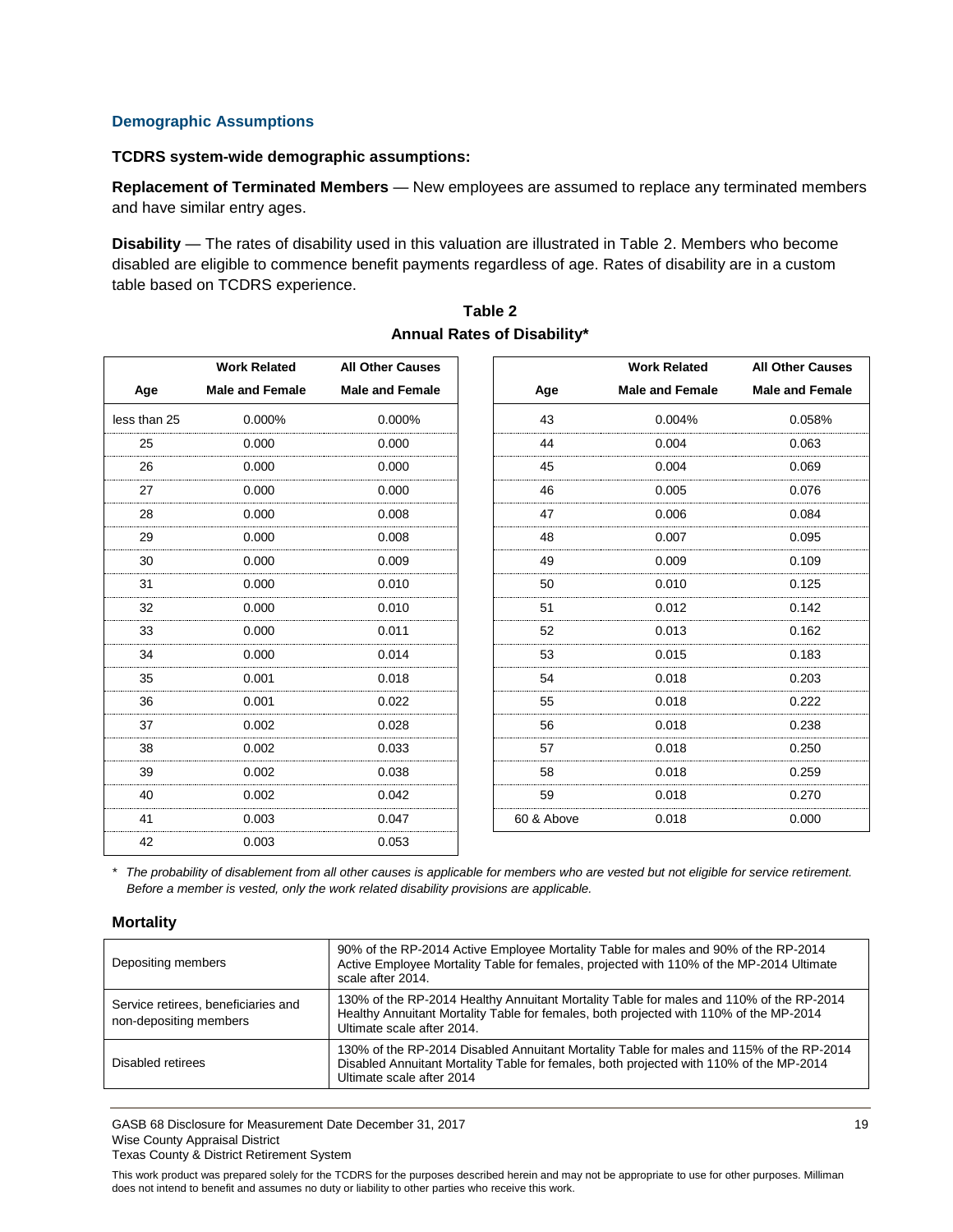**Family Composition** — For current retirees, beneficiary information is supplied by TCDRS. For purposes of calculating the Survivor Benefit for current depositing and non-depositing members, male members are assumed to have a female beneficiary who is three years younger. Female members are assumed to have a male beneficiary who is three years older.

**Service Retirement** — Members eligible for service retirement are assumed to retire at the rates shown in Table 3.

| Age   | Male | Female | Age    | Male  | Female |
|-------|------|--------|--------|-------|--------|
| 40-44 | 4.5% | 4.5%   | 62     | 20.0% | 20.0%  |
| 45-40 | 9.0  | 9.0    | 63     | 15.0  | 15.0   |
| 50    | 10.0 | 10.0   | 64     | 15.0  | 15.0   |
| 51    | 9.0  | 9.0    | 65     | 25.0  | 25.0   |
| 52    | 9.0  | 9.0    | 66     | 25.0  | 25.0   |
| 53    | 9.0  | 9.0    | 67     | 22.0  | 22.0   |
| 54    | 10.0 | 10.0   | 68     | 20.0  | 20.0   |
| 55    | 10.0 | 10.0   | 69     | 20.0  | 20.0   |
| 56    | 10.0 | 10.0   | 70     | 22.0  | 22.0   |
| 57    | 10.0 | 10.0   | 71     | 22.0  | 22.0   |
| 58    | 12.0 | 12.0   | 72     | 22.0  | 22.0   |
| 59    | 12.0 | 12.0   | 73     | 22.0  | 22.0   |
| 60    | 12.0 | 12.0   | $74**$ | 22.0  | 22.0   |
| 61    | 12.0 | 12.0   |        |       |        |

### **Table 3 Annual Rates of Service Retirement\***

*\* Deferred members are assumed to retire (100% probability) at the later of: a) age 60*

 *b) earliest retirement eligibility.*

*\*\* For all eligible members ages 75 and later, retirement is assumed to occur immediately.*

#### **Employer-specific demographic assumptions:**

**Other Terminations of Employment** — The rate of assumed future termination from active participation in the plan for reasons other than death, disability or retirement are illustrated in Table 4. The rates vary by length of service, entry-age group (age at hire) and gender. No termination after eligibility for retirement is assumed.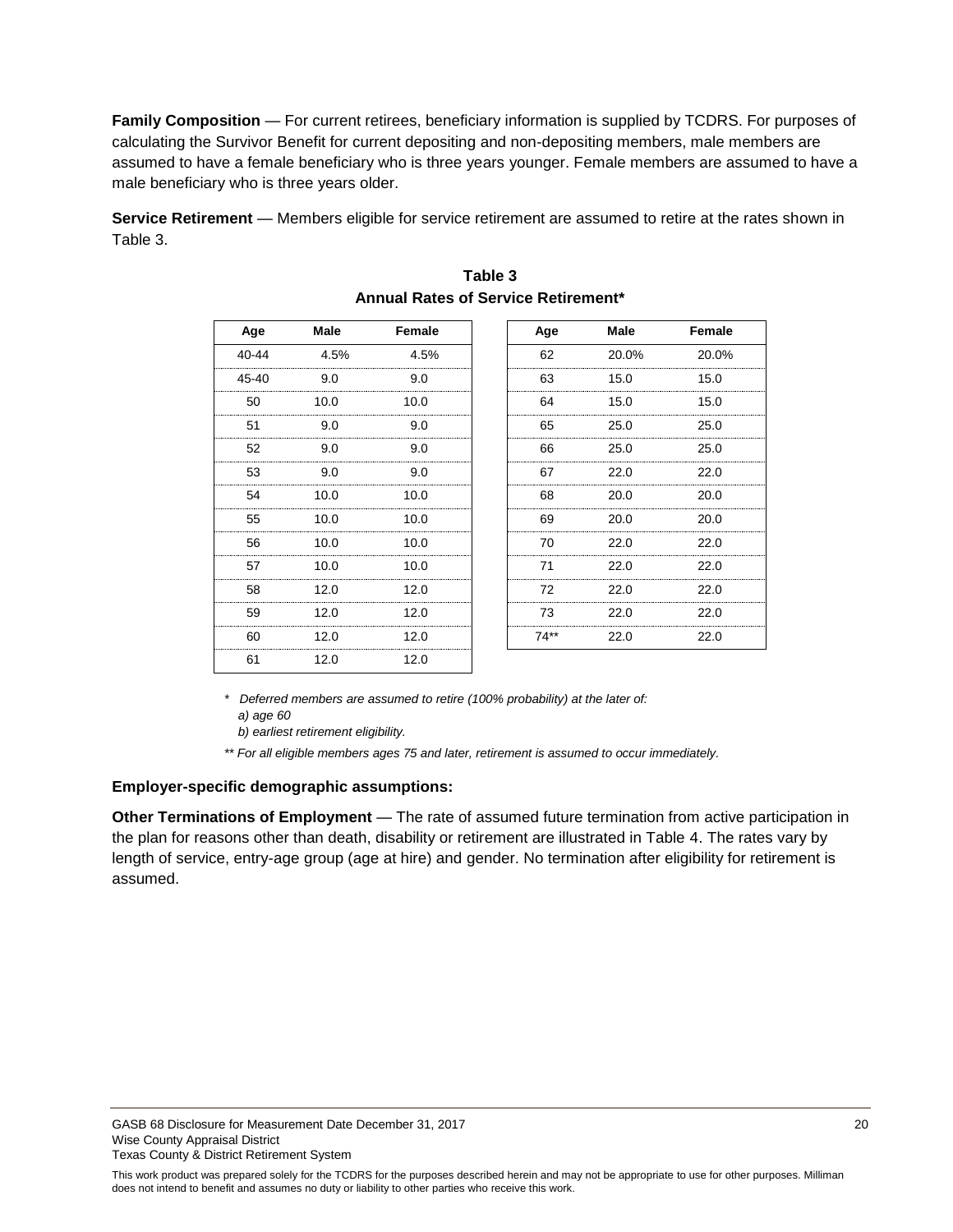| <b>Years of</b>  | Entry Age 20 |        | Entry Age 30 |        | Entry Age 40 |        | Entry Age 50 |         |
|------------------|--------------|--------|--------------|--------|--------------|--------|--------------|---------|
| <b>Service</b>   | Male         | Female | Male         | Female | <b>Male</b>  | Female | Male         | Female  |
| $\pmb{0}$        | 26.7%        | 29.0%  | 22.2%        | 24.2%  | 19.0%        | 20.5%  | 17.8%        | 19.3%   |
| $\mathbf{1}$     | 18.2         | 19.8   | 15.4         | 16.6   | 13.0         | 14.2   | 12.3         | 13.3    |
| $\overline{c}$   | 13.6         | 14.7   | 11.5         | 12.5   | 9.8          | 10.6   | 9.2          | 10.0    |
| $\mathfrak{Z}$   | 10.8         | 11.7   | 9.2          | 10.0   | 7.8          | 8.5    | 7.4          | 8.0     |
| $\overline{4}$   | 8.9          | 9.7    | 7.7          | 8.3    | 6.6          | $7.0$  | 6.2          | 6.6     |
| $\sqrt{5}$       | 7.9          | 8.6    | 6.9          | 7.5    | 5.8          | 6.4    | 5.5          | $6.0\,$ |
| $\,6$            | 7.0          | 7.6    | 6.2          | 6.6    | 5.2          | 5.7    | 4.9          | 5.4     |
| $\overline{7}$   | 6.2          | 6.8    | 5.5          | 6.0    | 4.7          | 5.1    | 4.4          | 4.8     |
| $\bf 8$          | 5.2          | 5.6    | 4.6          | $5.0$  | 3.9          | 4.2    | 3.7          | 4.0     |
| $\boldsymbol{9}$ | 5.0          | 5.4    | 4.5          | 4.8    | 3.8          | 4.1    | 3.6          | 3.8     |
| 10               | 4.4          | 4.7    | 4.0          | 4.3    | 3.4          | 3.7    | 3.2          | 3.4     |
| 11               | 3.8          | 4.2    | 3.5          | 3.8    | 3.0          | 3.3    | 2.8          | 3.0     |
| 12               | 3.5          | 3.8    | 3.2          | 3.5    | 2.7          | 3.0    | 2.6          | 2.8     |
| 13               | 3.1          | 3.4    | 2.9          | 3.2    | 2.5          | 2.7    | 2.3          | 2.6     |
| 14               | 2.8          | 3.0    | 2.6          | 2.8    | 2.2          | 2.4    | 2.1          | 2.2     |
| 15               | 2.4          | 2.6    | 2.3          | 2.5    | 1.9          | 2.2    | 1.8          | 2.0     |
| 16               | 2.1          | 2.2    | 2.0          | 2.2    | 1.7          | 1.8    | 1.6          | 1.8     |
| 17               | 1.8          | 2.0    | 1.8          | 1.9    | 1.5          | 1.6    | 1.4          | 1.5     |
| 18               | 1.6          | 1.7    | 1.5          | 1.7    | 1.3          | 1.4    | $1.2$        | $1.4$   |
| 19               | 1.4          | 1.5    | 1.4          | 1.5    | 1.2          | 1.3    | $1.1$        | 1.2     |
| 20               | 1.3          | 1.4    | 1.3          | 1.4    | 1.1          | 1.2    | 1.0          | $1.1$   |
| 21               | 1.1          | 1.3    | $1.1$        | 1.3    | 1.0          | 1.1    | 1.0          | 1.0     |
| 22               | 1.0          | 1.2    | 1.0          | $1.2$  | 0.9          | $1.0$  | 0.9          | 1.0     |
| 23               | 1.0          | 1.1    | 1.0          | 1.1    | 0.8          | 0.9    | 0.8          | 0.9     |
| 24               | 0.9          | 1.0    | 0.9          | 1.0    | 0.8          | 0.9    | 0.8          | 0.8     |
| 25               | 0.9          | 1.0    | 0.9          | 1.0    | 0.7          | 0.8    | 0.7          | 0.8     |
| 26               | 0.9          | 0.9    | 0.9          | 0.9    | 0.7          | 0.8    | 0.7          | 0.7     |
| 27               | 0.8          | 0.8    | 0.8          | 0.8    | 0.6          | 0.7    | 0.6          | 0.6     |
| 28               | 0.8          | 0.7    | 0.8          | 0.7    | 0.6          | 0.7    | 0.6          | 0.6     |
| 29               | 0.7          | 0.6    | 0.7          | 0.6    | 0.5          | 0.6    | 0.5          | 0.5     |
| 30 &<br>Later    | 0.0          | 0.0    | 0.0          | 0.0    | 0.0          | 0.0    | 0.0          | 0.0     |

**Table 4 Annual Rates of Termination**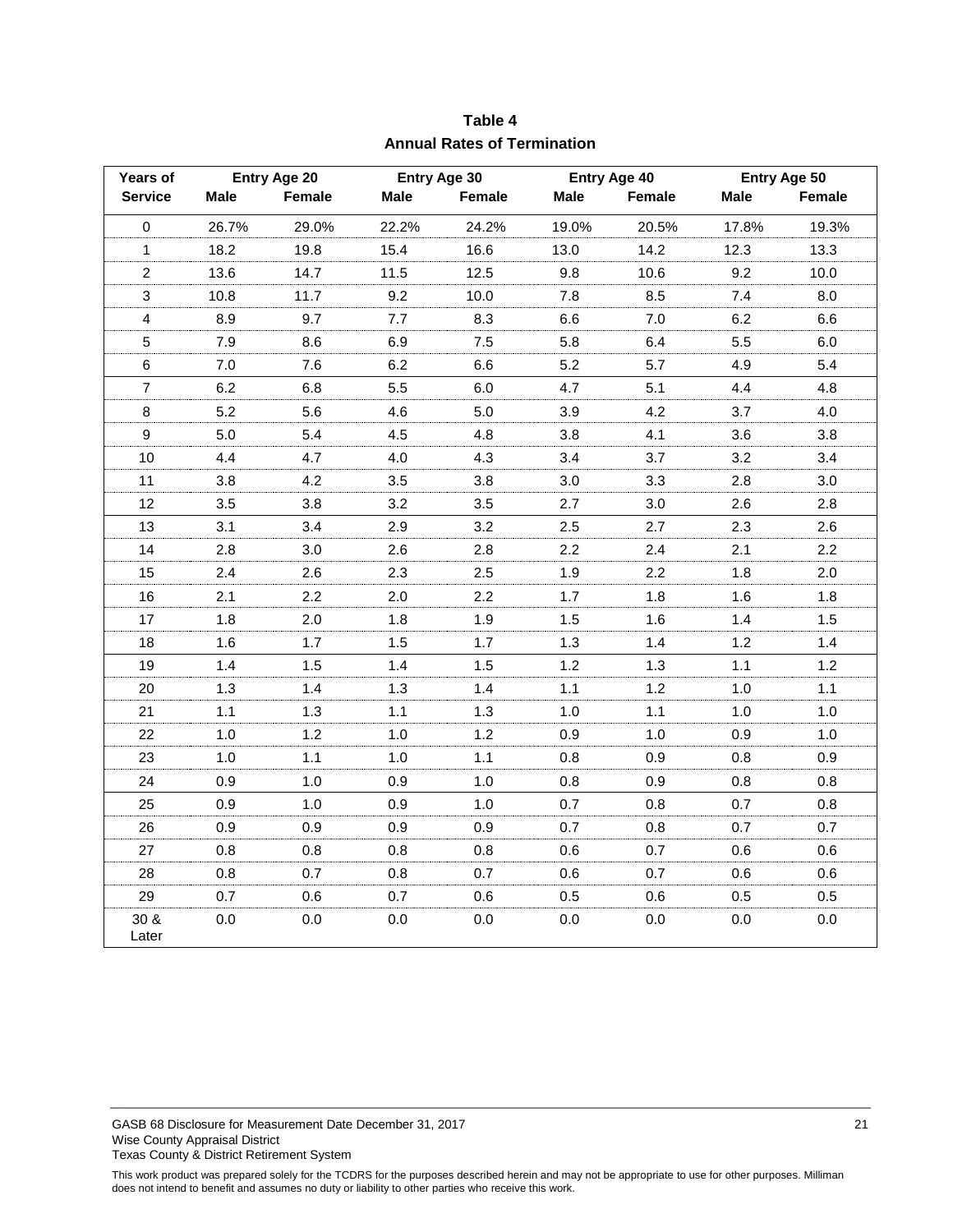**Withdrawals** — Members who terminate may either elect to leave their account with TCDRS or withdraw their funds. The probability that a member elects a withdrawal varies by length of service and vesting schedule. Rates applied to your plan are shown in Table 5. For non-depositing members who are not vested, 100% are assumed to elect a withdrawal.

| Years of<br><b>Service</b> | Probability | Years of<br><b>Service</b> | Probability |
|----------------------------|-------------|----------------------------|-------------|
| 0                          | 100%        | 15                         | 40          |
| 1                          | 100         | 16                         | 38          |
| $\overline{2}$             | 100         | 17                         | 36          |
| 3                          | 100         | 18                         | 33          |
| 4                          | 100         | 19                         | 30          |
| 5                          | 100         | 20                         | 28          |
| 6                          | 100         | 21                         | 26          |
| $\overline{7}$             | 100         | 22                         | 24          |
| 8                          | 100         | 23                         | 22          |
| 9                          | 100         | 24                         | 20          |
| 10                         | 45          | 25                         | 18          |
| 11                         | 44          | 26                         | 16          |
| 12                         | 43          | 27                         | 14          |
| 13                         | 42          | 28                         | 12          |
| 14                         | 41          | $29*$                      | 10          |

### **Table 5 Probability of Withdrawal**

*\* Members with more than 29 years of service are not assumed to refund.*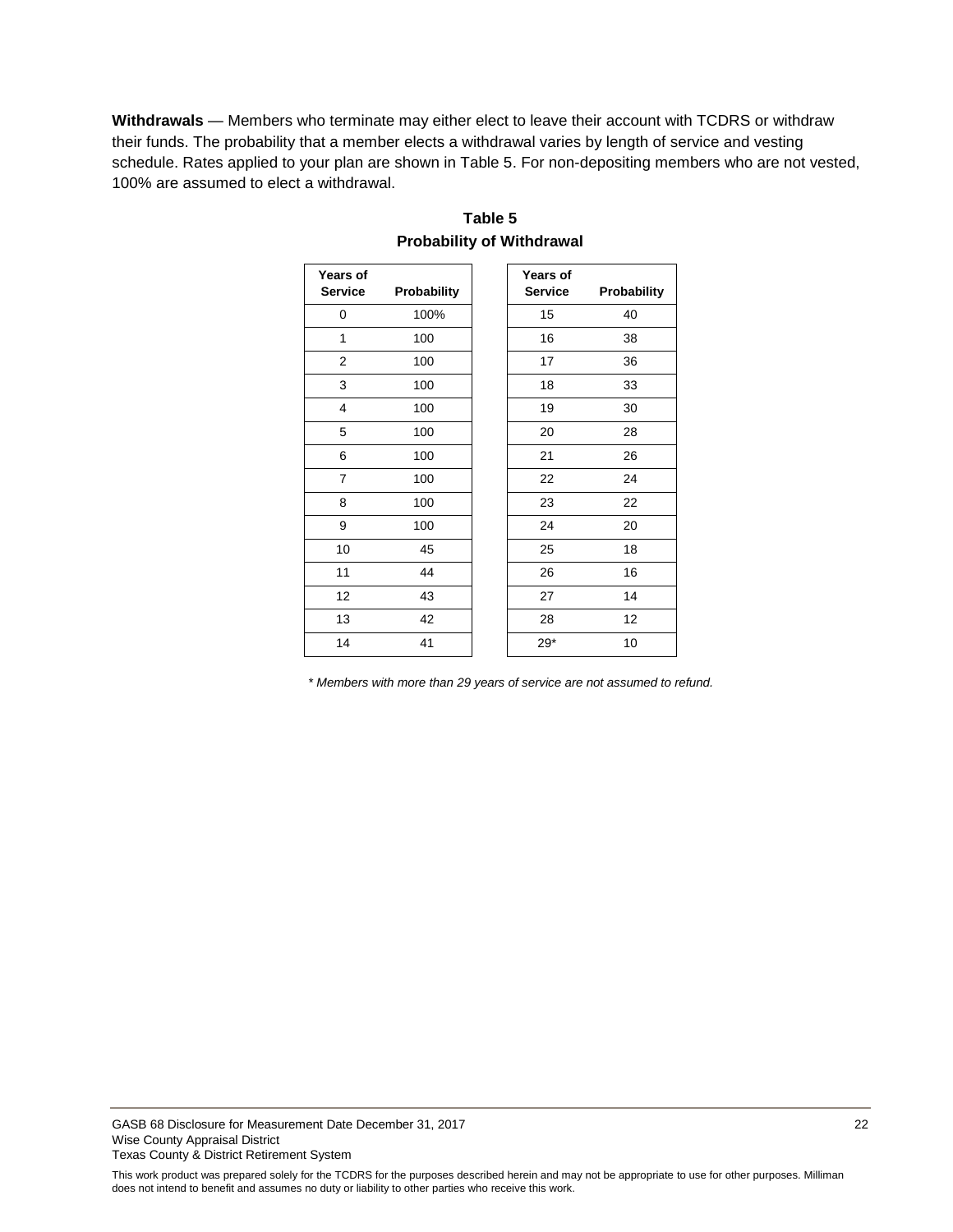### **Appendix D—Contributions Made Subsequent to Measurement Date**

<span id="page-24-0"></span>GASB Statement No. 71 ("GASB 71"), *Pension Transition for Contributions Made Subsequent to the Measurement Date – an Amendment of GASB Statement No. 68*, requires employer contributions made between the measurement date, which is the date used to determine an employer's net pension liability ("NPL"), and the employer's fiscal year end be reported as a deferred outflow of resources ("DOoR"). The statement "requires a beginning deferred outflow of resources for its pension contributions, if any, made subsequent to the measurement date of the beginning net pension liability."

For GASB valuation purposes, TCDRS' consulting actuary will compute each participating employer's NPL as of Dec. 31 of each year. Employers will need to account for pension contributions (employer; not employee contributions or group term life premiums) made between the measurement date and the employer's fiscal year end as a DOoR. These contributions will not be reported to you as part of this GASB report; employers can access their monthly employer activity statements, which display employer contributions to the retirement plan via the TCDRS Employer Portal.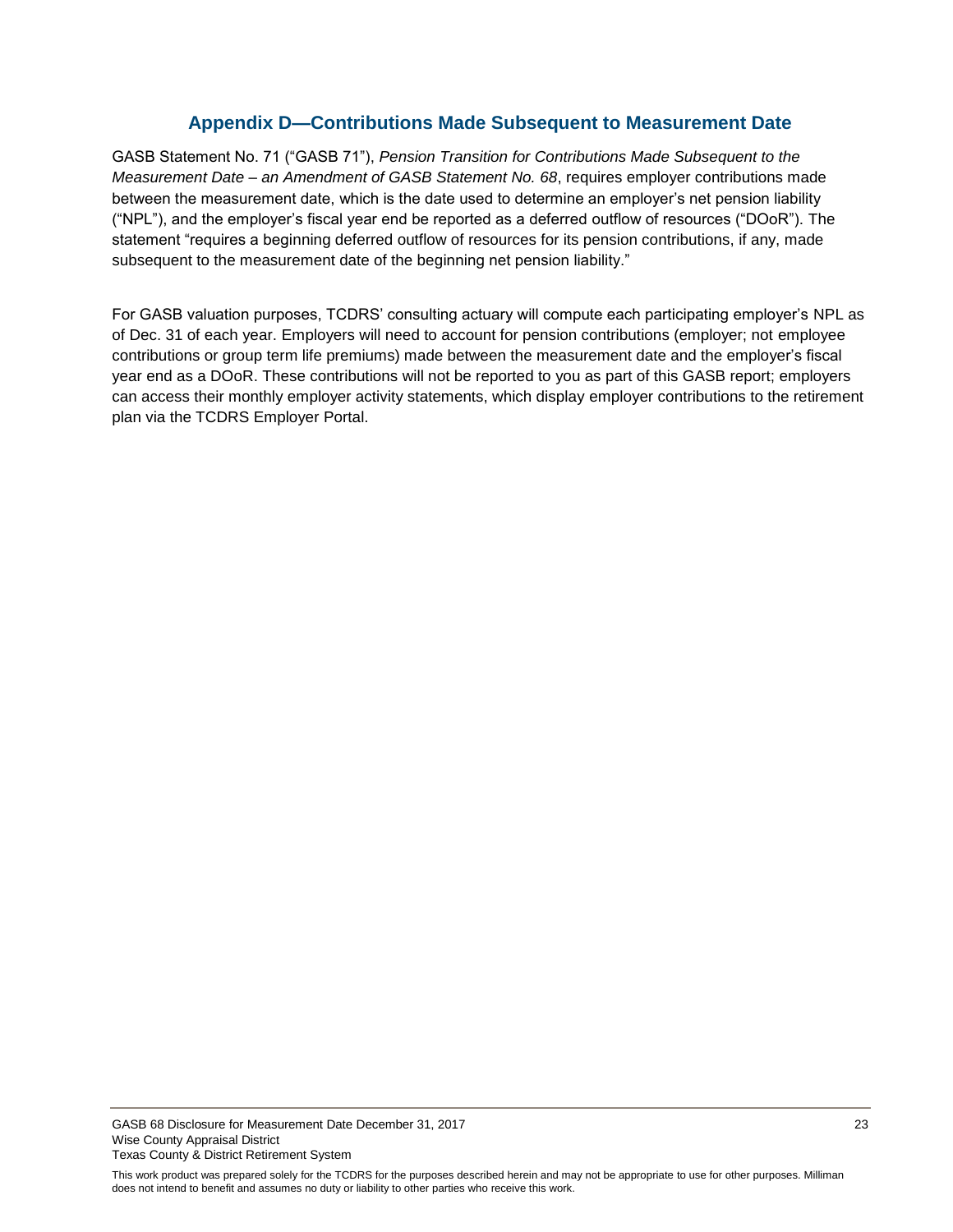## <span id="page-25-0"></span>**Appendix E—Summary of TCDRS Funding Policy in Effect for the Dec. 31, 2017 Actuarial Valuation**

## **Texas County & District Retirement System Funding Policy**

### **Effective as of the Dec. 31, 2014 valuation**

#### **Introduction**

The funding policy governs how the Texas County & District Retirement System (TCDRS) determines the employer contributions required to ensure that benefits provided to TCDRS members are funded in a reasonable and equitable manner. The goals of TCDRS' funding policy are to fully fund benefits over the course of employees' careers to ensure intergenerational equity, and to balance rate and benefit stability with the need for the plan funding to be reflective of current plan conditions.

This policy documents the current funding policies in effect for the Dec. 31, 2016 actuarial valuation as established by state law, administrative rule and action by the TCDRS Board of Trustees (the board). The policy serves as a comprehensive funding overview and complies with the GASB reporting requirements for an agent multiple-employer plan.

#### **TCDRS funding overview**

TCDRS is a model for responsible, disciplined funding. TCDRS does not receive any state funding. As an agent, multiple-employer plan, each participating employer in the system funds its plan independently. A combination of three elements funds each employer's plan: employee deposits, employer contributions and investment income.

- The deposit rate for employees is 4%, 5%, 6% or 7% of compensation, as adopted by the employer's governing body.
- Participating employers are required to contribute at actuarially determined rates to ensure adequate funding for each employer's plan. Employer contribution rates are determined annually and approved by the TCDRS Board of Trustees.
- Investment income funds a large part of the benefits employees earn.

Pursuant to state law, employers participating in the system must pay 100% of their actuarially determined required contributions on an annual basis.

Each employer has the opportunity to make additional contributions in excess of its annual required contribution rate either by adopting an elected rate that is higher than the required rate or by making additional contributions on an ad hoc basis. Employers may make additional contributions to pay down their liabilities faster, pre-fund benefit enhancements and/or buffer against future adverse experience.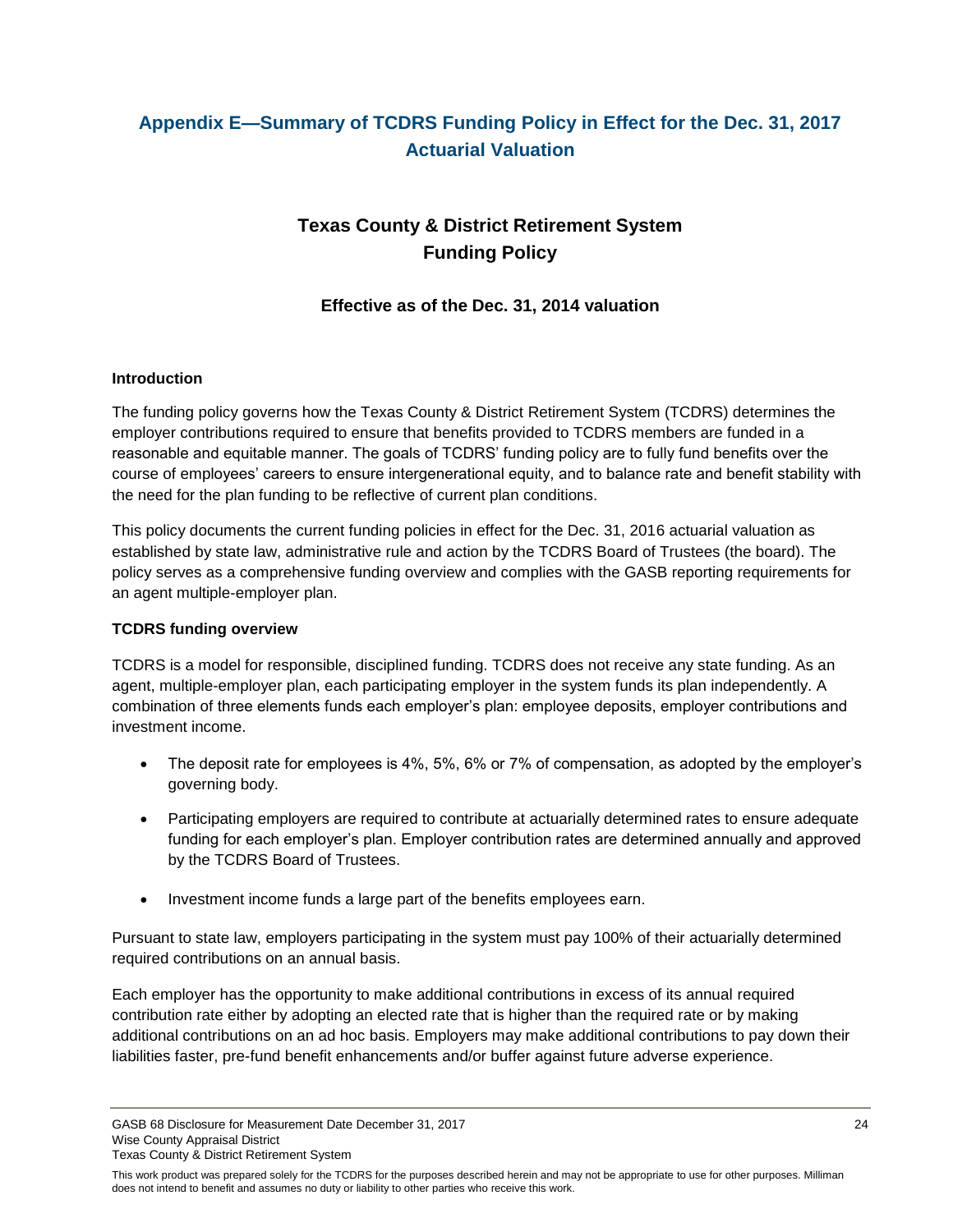In addition, employers annually review their plans and may adjust benefits and costs based on their local needs and budgets. Although accrued benefits may not be reduced, employers may reduce future benefit accruals and immediately reduce costs.

#### **Methodology for determining employer contribution rates**

The board hires independent outside consulting actuaries to conduct an annual valuation to measure the funding status and to determine the required employer contribution rate for each employer plan. In order to calculate the employer contribution rate, the actuary does the following:

- Studies each employer's adopted plan of benefits and the profile of its plan participants, and uses assumptions established by the board to estimate future benefit payments.
- Discounts the estimate of future benefit payments to the present based on the long-term rate of investment return to determine the present value of future benefits.
- Compares the present value of future benefits with the plan's assets to determine the difference that needs to be funded based on the funding policy.

The valuation of each employer plan is based on the system funding policy and the assets, benefits and participant profile of each participating employer plan. The four key components in the determination of employer contribution rates are: the actuarial cost method, amortization policy, the asset valuation method and the actuarial assumptions.

#### *Actuarial cost method*

TCDRS has adopted the replacement life entry age cost method, a conservative cost method and an industry standard. The goal of this cost method is to fund benefits in an orderly manner for each participant over his or her career so that sufficient funds are accumulated by the time benefit payments begin. Under this approach, benefits are funded in advance as a level percentage of pay. This portion of the contribution rate is called the normal cost rate and generally remains stable from year to year.

#### *Amortization policy*

The portion of the contribution rate that funds any remaining unfunded amounts for benefits that are not covered by the normal cost is called the unfunded actuarial accrued liability (UAAL) rate. UAAL amounts occur when benefit enhancements are adopted that have not been funded in advance, or when actual investment or demographic experience varies from the actuarial assumptions (actuarial gains and losses). UAAL amounts are amortized on a level-percentage-of-covered-payroll basis over a closed period with a layered approach. The closed periods ensure all unfunded liabilities are financed over no more than 20 years from the time they occur. Each year new layers are established to amortize changes in the UAAL due to actuarial gains or losses, as well as any plan benefit changes elected by an employer for that year.

Benefit enhancements are amortized over a 15-year closed period. All other changes in the UAAL are amortized over 20-year closed periods. These amortization periods are generally more conservative than those of most other public retirement plans and are stricter than the minimum amortization period required under state law.

GASB 68 Disclosure for Measurement Date December 31, 2017 25 Wise County Appraisal District Texas County & District Retirement System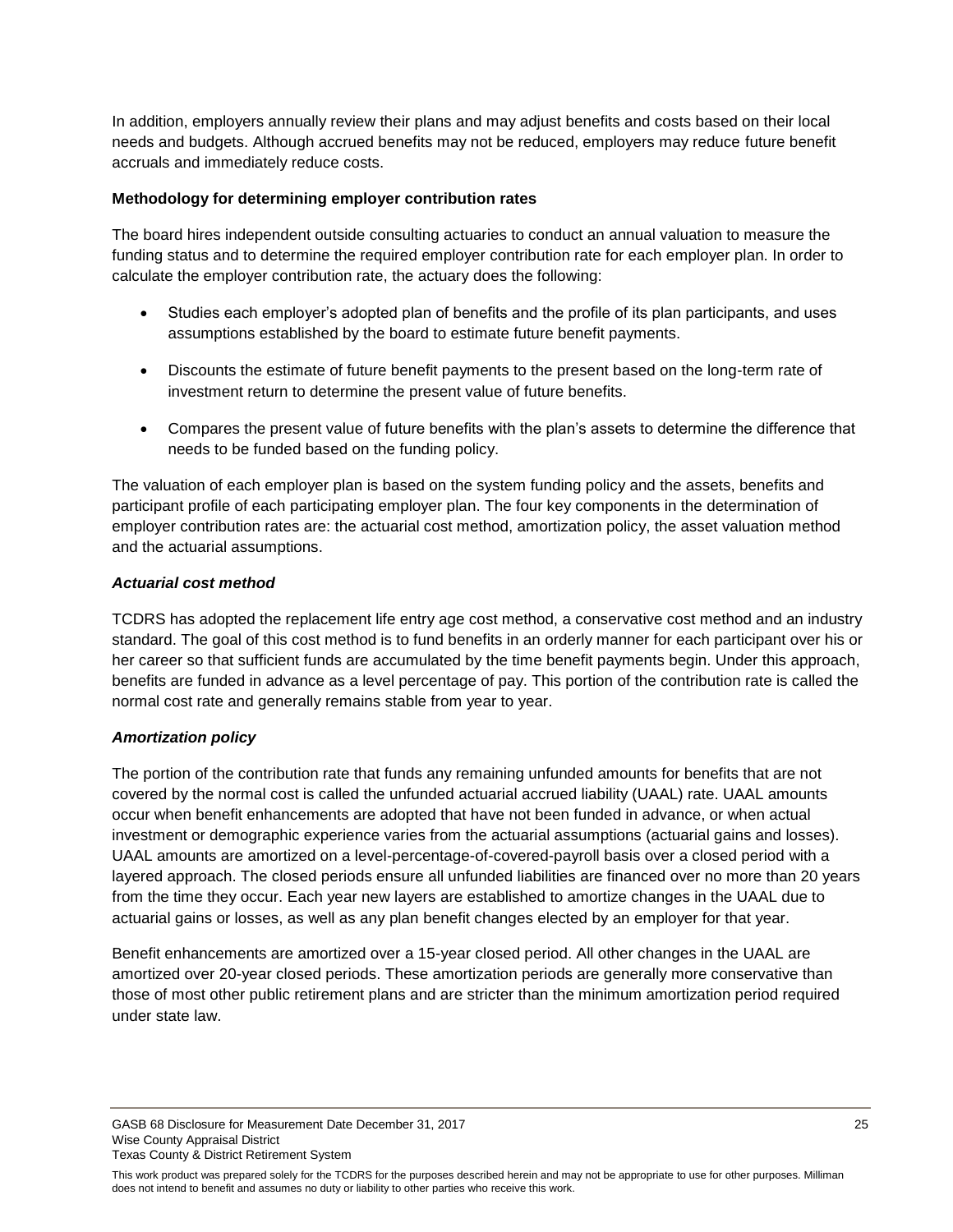For newly participating districts that have five or fewer employees who are all within five years of retirement eligibility, any initial UAAL and any subsequent adoption of prior service credits are amortized over a five-year closed amortization period. This ensures that benefits are appropriately funded over the current generation of employees.

Notwithstanding the layered approach, the total UAAL payment may not be less than the required payment obtained by amortizing the entire UAAL over a 20-year period.

If a plan is overfunded, the overfunded actuarial accrued liability (OAAL) is calculated annually using a 30 year open amortization period.

#### *Asset valuation method*

When determining the actuarial value of assets used for measuring a plan's funded status, TCDRS smooths each year's actuarial investment gains and losses and recognizes them over a five-year period to better reflect the system's long-term investment horizons and to keep employer contribution rates more stable. As actuarial asset investment gains and losses are recognized, they become part of the actuarial gains and losses for the year and are funded according to the amortization policy. The five-year period helps stabilize employer rates while still ensuring that rates are reflective of current market conditions.

In addition, the board has the ability to set aside reserves from investment earnings that are used to help offset future negative economic cycles. These reserves are held separately and are not counted as part of a participating employer's plan assets until they are passed through to employers when determined necessary by the board. Reserves help maintain rate stability for employers. In addition, reserves ensure that employers do not adopt benefit increases based on a temporarily lower plan cost at a high point in a market cycle and, conversely, are not as pressured to immediately reduce benefit levels during a low point in a market cycle.

#### *Actuarial assumptions*

Demographic and economic assumptions are used to estimate employer liabilities and to determine the amount of funding required from employer contributions as opposed to investment earnings. These assumptions reflect a long-term perspective of 30 years or more. Examples of key economic assumptions include long-term investment return, long-term inflation and annual payroll increase.

Demographic assumptions are the actuary's best estimate of what will happen to TCDRS members and retirees. Examples of demographic assumptions are employment termination rates, retirement rates and retiree mortality rates. A complete listing of all actuarial assumptions can be found in the annual system-wide valuation report.

#### **Oversight**

The board has established review policies to ensure that actuarial assumptions are appropriate and that the methodology for determining employer contribution rates is being correctly applied.

#### *Review of actuarial assumptions*

TCDRS' actuarial assumptions are periodically reviewed and revised as deemed necessary to reflect best estimates of future experience. Every four years, the TCDRS consulting actuary conducts an investigation of experience. TCDRS assumptions are compared to plan experience and future expectations, and changes to the assumptions are recommended as needed. The board adopts actuarial assumptions to be used in the valuation based on the results of this study.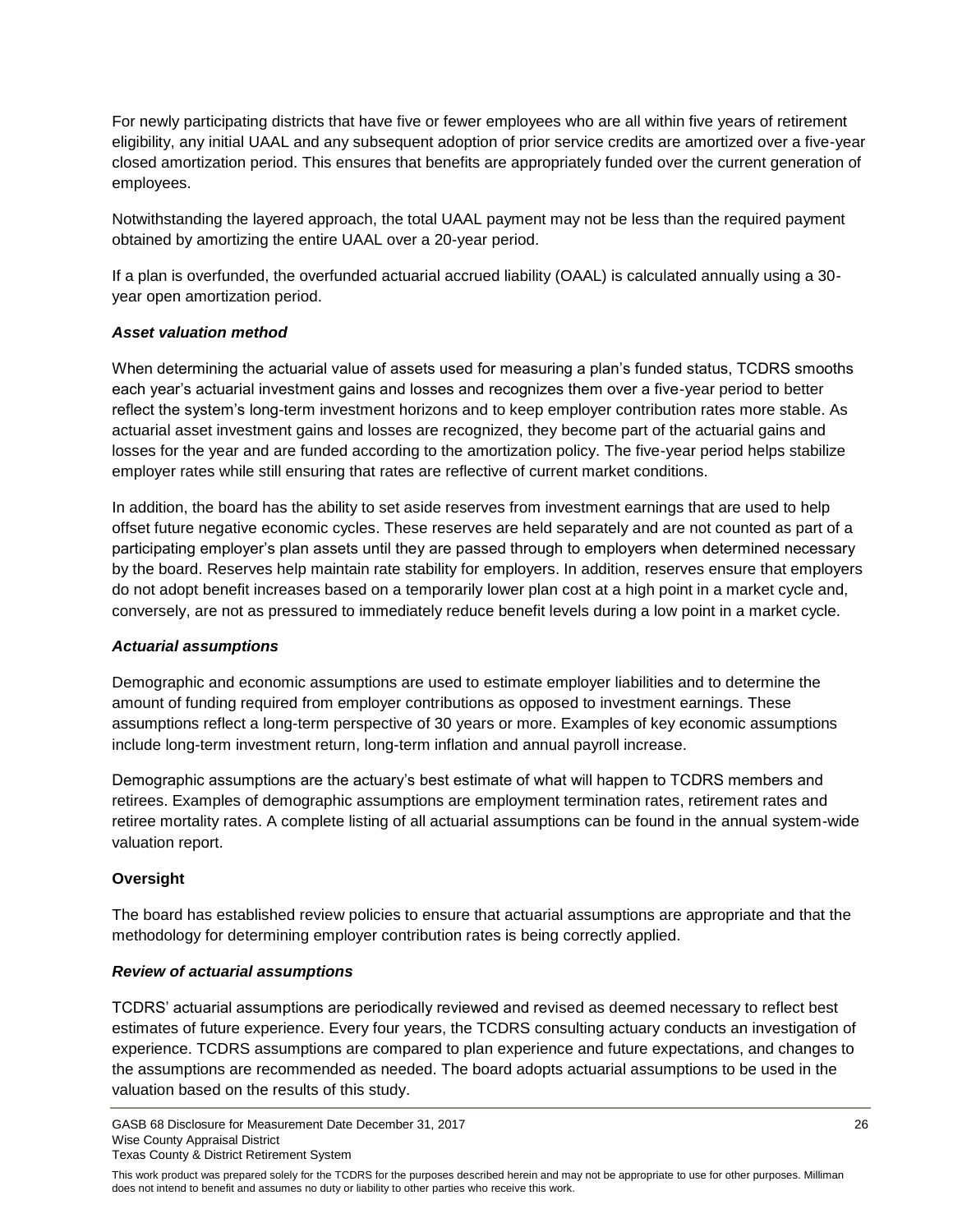An actuarial audit of every investigation of experience is required and must be performed by an independent auditing actuary to review the consulting actuary's analysis, conclusions and recommendations for accuracy, appropriateness and reasonableness. These audits alternate between a peer review and a full replication audit of the investigation of experience. In a peer review audit of the investigation, the reviewing actuary uses the raw results of the investigation for demographic assumptions as calculated by the consulting actuary to test the conclusions and recommendations. In addition, the reviewing actuary independently analyzes economic assumptions to test the results and recommendations of the consulting actuary. The reviewing actuary also examines the consulting actuary's methods and assumptions for reasonableness and internal consistency. In a full replication audit of the investigation, in addition to performing all of the steps of a peer review, the auditing actuary fully replicates the calculation of the investigation's raw results.

#### *Review of employer contribution rates*

In order to test accuracy and ensure that the actuarial methods and assumptions are being correctly applied, an audit of the valuation is required every four years. These audits are conducted by an independent reviewing actuary and alternate between a peer review and a full replication audit of the valuation. In the peer review audit of the valuation, the actuary uses a sample of participant data and TCDRS plans to test the results of the valuation. The reviewing actuary also examines the consulting actuary's methods and assumptions for reasonableness and internal consistency. In a full replication audit of the valuation, the auditing actuary performs all the steps of a peer review audit but instead of analyzing sample data and plans, the auditing actuary fully replicates the original actuarial valuation.

#### *Review and modification of funding policy*

The board will review this policy on a regular basis and may modify this policy at its discretion. Modifications to the policy may be submitted for consideration to the board by staff and/or outside consulting actuaries as circumstances warrant.